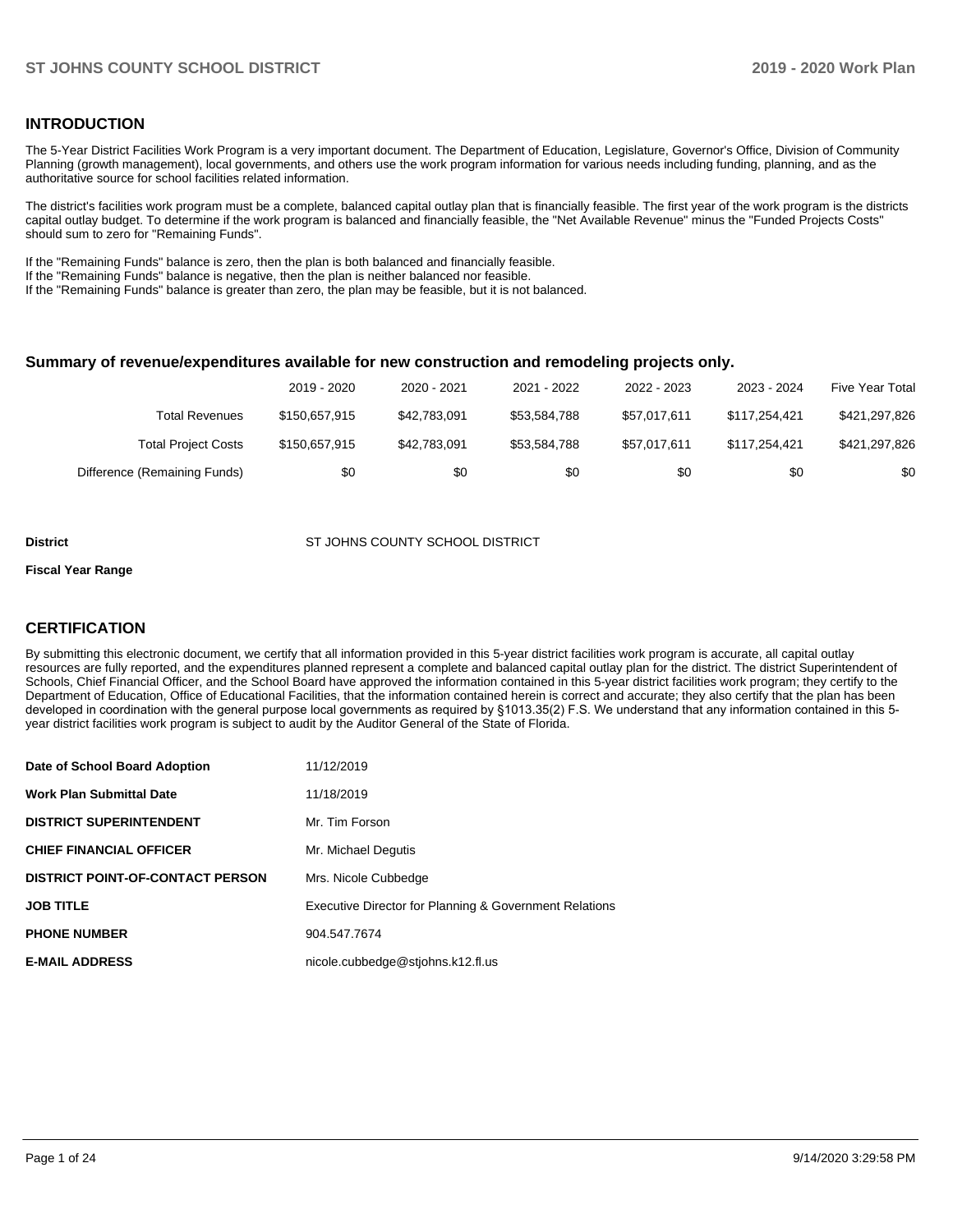# **Expenditures**

#### **Expenditure for Maintenance, Repair and Renovation from 1.50-Mills and PECO**

Annually, prior to the adoption of the district school budget, each school board must prepare a tentative district facilities work program that includes a schedule of major repair and renovation projects necessary to maintain the educational and ancillary facilities of the district.

|                                                                                                                                                                                                                                                                                                                                                                                                                                                                                                                                                                                                                                                                                                                                                                                                                                                                                                                                                                                                                                                                                                                                                                                                                                                                 | <b>Item</b>                                                                                                                                                                                                                                                                                                                                                                                                                                                                                                                                                                                                                                                                                                                                                                                                                                                                                                                                                                                                                                                                                                                                                                                                                                       |             | 2020 - 2021<br>Projected | $2021 - 2022$<br>Projected | 2022 - 2023<br>Projected | 2023 - 2024<br>Projected | Total       |  |  |  |  |
|-----------------------------------------------------------------------------------------------------------------------------------------------------------------------------------------------------------------------------------------------------------------------------------------------------------------------------------------------------------------------------------------------------------------------------------------------------------------------------------------------------------------------------------------------------------------------------------------------------------------------------------------------------------------------------------------------------------------------------------------------------------------------------------------------------------------------------------------------------------------------------------------------------------------------------------------------------------------------------------------------------------------------------------------------------------------------------------------------------------------------------------------------------------------------------------------------------------------------------------------------------------------|---------------------------------------------------------------------------------------------------------------------------------------------------------------------------------------------------------------------------------------------------------------------------------------------------------------------------------------------------------------------------------------------------------------------------------------------------------------------------------------------------------------------------------------------------------------------------------------------------------------------------------------------------------------------------------------------------------------------------------------------------------------------------------------------------------------------------------------------------------------------------------------------------------------------------------------------------------------------------------------------------------------------------------------------------------------------------------------------------------------------------------------------------------------------------------------------------------------------------------------------------|-------------|--------------------------|----------------------------|--------------------------|--------------------------|-------------|--|--|--|--|
| <b>HVAC</b>                                                                                                                                                                                                                                                                                                                                                                                                                                                                                                                                                                                                                                                                                                                                                                                                                                                                                                                                                                                                                                                                                                                                                                                                                                                     |                                                                                                                                                                                                                                                                                                                                                                                                                                                                                                                                                                                                                                                                                                                                                                                                                                                                                                                                                                                                                                                                                                                                                                                                                                                   | \$1,415,000 | \$355,000                | \$390,000                  | \$540,000                | \$490,000                | \$3,190,000 |  |  |  |  |
| Locations:                                                                                                                                                                                                                                                                                                                                                                                                                                                                                                                                                                                                                                                                                                                                                                                                                                                                                                                                                                                                                                                                                                                                                                                                                                                      | ADMINISTRATIVE COMPLEX, ALICE B LANDRUM MIDDLE, ALLEN D NEASE SENIOR HIGH, BARTRAM TRAIL SENIOR HIGH, BUS<br>SERVICE GARAGE & WAREHOUSE, Creekside High School, CROOKSHANK ELEMENTARY, CUNNINGHAM CREEK ELEMENTARY,<br>DURBIN CREEK ELEMENTARY, EVELYN HAMBLEN EDUCATION CENTER, FIRST COAST TECHNICAL INSTITUTE, FREEDOM<br>CROSSING ACADEMY, FRUIT COVE MIDDLE, Fullerwood Center, GAMBLE ROGERS MIDDLE, HICKORY CREEK ELEMENTARY,<br>JULINGTON CREEK ELEMENTARY, KETTERLINUS ELEMENTARY, Liberty PInes Academy,<br>MAINTENANCE/PURCHASING/WAREHOUSE, MARJORIE KINNAN RAWLINGS ELEMENTARY, MILL CREEK ELEMENTARY, MURRAY<br>MIDDLE, NEASE BUS GARAGE, OCEAN PALMS ELEMENTARY, OSCEOLA ELEMENTARY, OTIS A MASON ELEMENTARY, Pacetti Bay<br>Middle School, Palencia Elementary School, PALM VALLEY ACADEMY, Patriot Oaks Academy, PEDRO MENENDEZ SENIOR HIGH,<br>PICOLATA CROSSING ELEMENTARY, Ponte Vedra High School, PONTE VEDRA-PALM VALLEY ELEMENTARY, R B HUNT<br>ELEMENTARY, SAINT AUGUSTINE SENIOR HIGH, SEBASTIAN MIDDLE, SOUTH WOODS ELEMENTARY, SWITZERLAND POINT<br>MIDDLE, TIMBERLIN CREEK ELEMENTARY, Valley Ridge Academy, W DOUGLAS HARTLEY ELEMENTARY, Wards Creek Elementary,<br>WEBSTER ELEMENTARY, YATES ADMINISTRATIVE ANNEX |             |                          |                            |                          |                          |             |  |  |  |  |
| Flooring                                                                                                                                                                                                                                                                                                                                                                                                                                                                                                                                                                                                                                                                                                                                                                                                                                                                                                                                                                                                                                                                                                                                                                                                                                                        |                                                                                                                                                                                                                                                                                                                                                                                                                                                                                                                                                                                                                                                                                                                                                                                                                                                                                                                                                                                                                                                                                                                                                                                                                                                   | \$1.827.809 | \$455.000                | \$460.000                  | \$615.000                | \$855,000                | \$4.212.809 |  |  |  |  |
| ADMINISTRATIVE COMPLEX, ALICE B LANDRUM MIDDLE, ALLEN D NEASE SENIOR HIGH, BARTRAM TRAIL SENIOR HIGH, BUS<br>Locations:<br>SERVICE GARAGE & WAREHOUSE, Creekside High School, CROOKSHANK ELEMENTARY, CUNNINGHAM CREEK ELEMENTARY,<br>DURBIN CREEK ELEMENTARY, EVELYN HAMBLEN EDUCATION CENTER, FIRST COAST TECHNICAL INSTITUTE, FREEDOM<br>CROSSING ACADEMY, FRUIT COVE MIDDLE, Fullerwood Center, GAMBLE ROGERS MIDDLE, HICKORY CREEK ELEMENTARY,<br>JULINGTON CREEK ELEMENTARY, KETTERLINUS ELEMENTARY, Liberty PInes Academy,<br>MAINTENANCE/PURCHASING/WAREHOUSE, MARJORIE KINNAN RAWLINGS ELEMENTARY, MILL CREEK ELEMENTARY, MURRAY<br>MIDDLE, NEASE BUS GARAGE, OCEAN PALMS ELEMENTARY, OSCEOLA ELEMENTARY, OTIS A MASON ELEMENTARY, Pacetti Bay<br>Middle School, Palencia Elementary School, PALM VALLEY ACADEMY, Patriot Oaks Academy, PEDRO MENENDEZ SENIOR HIGH,<br>PICOLATA CROSSING ELEMENTARY, Ponte Vedra High School, PONTE VEDRA-PALM VALLEY ELEMENTARY, R B HUNT<br>ELEMENTARY, SAINT AUGUSTINE SENIOR HIGH, SEBASTIAN MIDDLE, SOUTH WOODS ELEMENTARY, SWITZERLAND POINT<br>MIDDLE, TIMBERLIN CREEK ELEMENTARY, Valley Ridge Academy, W DOUGLAS HARTLEY ELEMENTARY, Wards Creek Elementary,<br>WEBSTER ELEMENTARY, YATES ADMINISTRATIVE ANNEX |                                                                                                                                                                                                                                                                                                                                                                                                                                                                                                                                                                                                                                                                                                                                                                                                                                                                                                                                                                                                                                                                                                                                                                                                                                                   |             |                          |                            |                          |                          |             |  |  |  |  |
| Roofing                                                                                                                                                                                                                                                                                                                                                                                                                                                                                                                                                                                                                                                                                                                                                                                                                                                                                                                                                                                                                                                                                                                                                                                                                                                         |                                                                                                                                                                                                                                                                                                                                                                                                                                                                                                                                                                                                                                                                                                                                                                                                                                                                                                                                                                                                                                                                                                                                                                                                                                                   | \$42,000    | \$0                      | \$0                        | \$0                      | \$0                      | \$42,000    |  |  |  |  |
| Locations:                                                                                                                                                                                                                                                                                                                                                                                                                                                                                                                                                                                                                                                                                                                                                                                                                                                                                                                                                                                                                                                                                                                                                                                                                                                      | <b>FIRST COAST TECHNICAL INSTITUTE</b>                                                                                                                                                                                                                                                                                                                                                                                                                                                                                                                                                                                                                                                                                                                                                                                                                                                                                                                                                                                                                                                                                                                                                                                                            |             |                          |                            |                          |                          |             |  |  |  |  |
| Safety to Life                                                                                                                                                                                                                                                                                                                                                                                                                                                                                                                                                                                                                                                                                                                                                                                                                                                                                                                                                                                                                                                                                                                                                                                                                                                  |                                                                                                                                                                                                                                                                                                                                                                                                                                                                                                                                                                                                                                                                                                                                                                                                                                                                                                                                                                                                                                                                                                                                                                                                                                                   | \$0         | \$0                      | \$0                        | \$0                      | \$0                      | \$0         |  |  |  |  |
| Locations:                                                                                                                                                                                                                                                                                                                                                                                                                                                                                                                                                                                                                                                                                                                                                                                                                                                                                                                                                                                                                                                                                                                                                                                                                                                      | No Locations for this expenditure.                                                                                                                                                                                                                                                                                                                                                                                                                                                                                                                                                                                                                                                                                                                                                                                                                                                                                                                                                                                                                                                                                                                                                                                                                |             |                          |                            |                          |                          |             |  |  |  |  |
| Fencing                                                                                                                                                                                                                                                                                                                                                                                                                                                                                                                                                                                                                                                                                                                                                                                                                                                                                                                                                                                                                                                                                                                                                                                                                                                         |                                                                                                                                                                                                                                                                                                                                                                                                                                                                                                                                                                                                                                                                                                                                                                                                                                                                                                                                                                                                                                                                                                                                                                                                                                                   | \$2,800     | \$0                      | \$0                        | \$0                      | \$0                      | \$2,800     |  |  |  |  |
| Locations:                                                                                                                                                                                                                                                                                                                                                                                                                                                                                                                                                                                                                                                                                                                                                                                                                                                                                                                                                                                                                                                                                                                                                                                                                                                      | PICOLATA CROSSING ELEMENTARY                                                                                                                                                                                                                                                                                                                                                                                                                                                                                                                                                                                                                                                                                                                                                                                                                                                                                                                                                                                                                                                                                                                                                                                                                      |             |                          |                            |                          |                          |             |  |  |  |  |
| Parking                                                                                                                                                                                                                                                                                                                                                                                                                                                                                                                                                                                                                                                                                                                                                                                                                                                                                                                                                                                                                                                                                                                                                                                                                                                         |                                                                                                                                                                                                                                                                                                                                                                                                                                                                                                                                                                                                                                                                                                                                                                                                                                                                                                                                                                                                                                                                                                                                                                                                                                                   | \$473,000   | \$320,000                | \$320,000                  | \$540,000                | \$470,000                | \$2,123,000 |  |  |  |  |
| Locations:                                                                                                                                                                                                                                                                                                                                                                                                                                                                                                                                                                                                                                                                                                                                                                                                                                                                                                                                                                                                                                                                                                                                                                                                                                                      | ADMINISTRATIVE COMPLEX, ALICE B LANDRUM MIDDLE, ALLEN D NEASE SENIOR HIGH, BARTRAM TRAIL SENIOR HIGH, BUS<br>SERVICE GARAGE & WAREHOUSE, Creekside High School, CROOKSHANK ELEMENTARY, CUNNINGHAM CREEK ELEMENTARY,<br>DURBIN CREEK ELEMENTARY, EVELYN HAMBLEN EDUCATION CENTER, FIRST COAST TECHNICAL INSTITUTE, FREEDOM<br>CROSSING ACADEMY, FRUIT COVE MIDDLE, Fullerwood Center, GAMBLE ROGERS MIDDLE, HICKORY CREEK ELEMENTARY,<br>JULINGTON CREEK ELEMENTARY, KETTERLINUS ELEMENTARY, Liberty Plnes Academy,<br>MAINTENANCE/PURCHASING/WAREHOUSE, MARJORIE KINNAN RAWLINGS ELEMENTARY, MILL CREEK ELEMENTARY, MURRAY<br>MIDDLE, NEASE BUS GARAGE, OCEAN PALMS ELEMENTARY, OSCEOLA ELEMENTARY, OTIS A MASON ELEMENTARY, Pacetti Bay<br>Middle School, Palencia Elementary School, PALM VALLEY ACADEMY, Patriot Oaks Academy, PEDRO MENENDEZ SENIOR HIGH,<br>PICOLATA CROSSING ELEMENTARY, Ponte Vedra High School, PONTE VEDRA-PALM VALLEY ELEMENTARY, R B HUNT<br>ELEMENTARY, SAINT AUGUSTINE SENIOR HIGH, SEBASTIAN MIDDLE, SOUTH WOODS ELEMENTARY, SWITZERLAND POINT<br>MIDDLE, TIMBERLIN CREEK ELEMENTARY, Valley Ridge Academy, W DOUGLAS HARTLEY ELEMENTARY, Wards Creek Elementary,<br>WEBSTER ELEMENTARY, YATES ADMINISTRATIVE ANNEX |             |                          |                            |                          |                          |             |  |  |  |  |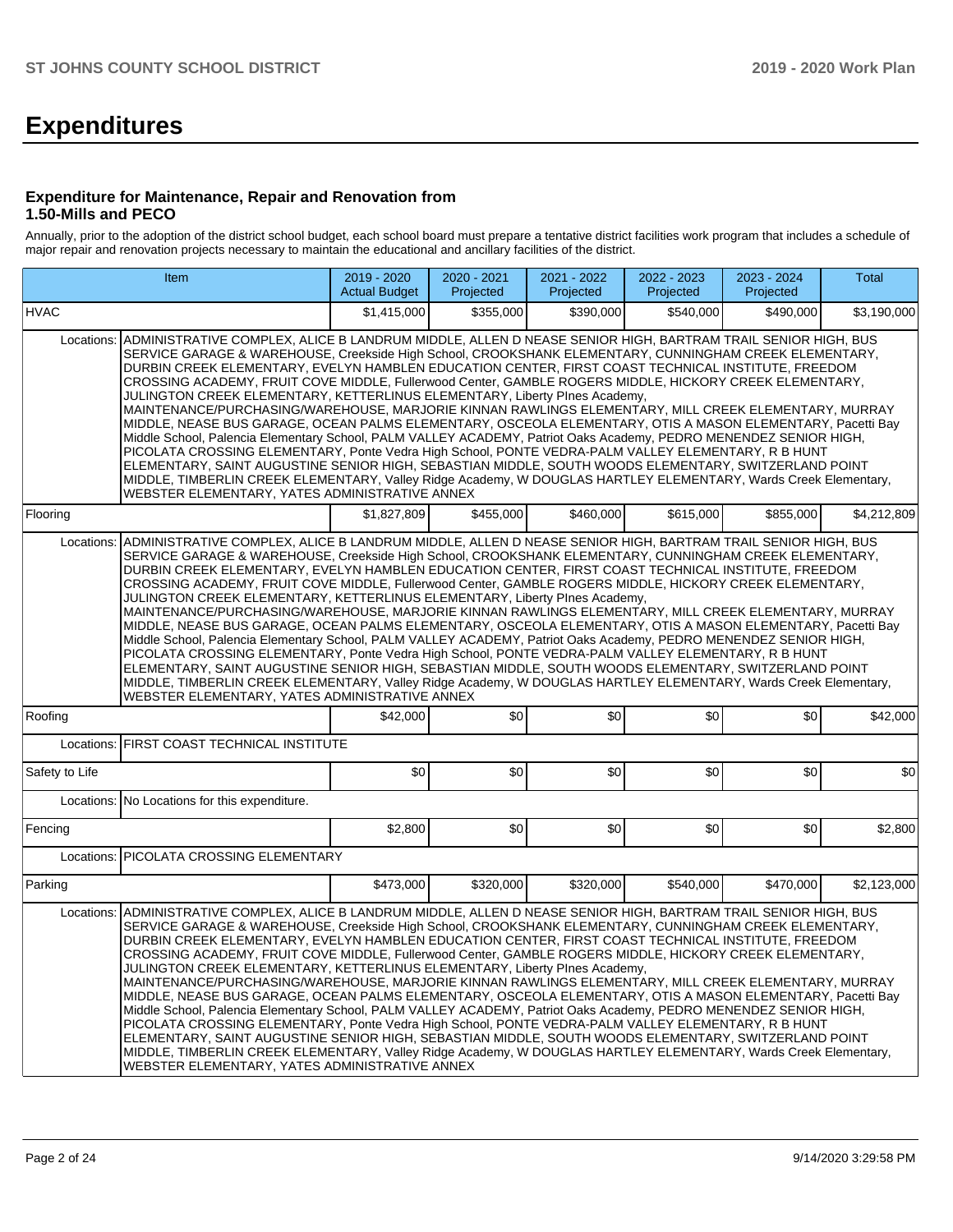| Electrical                |                                                                                                                                                                                                                                                                                                                                                                                                                                                                                                                                                                                                                                                                                                                                                                                                                                                                                                                                                                                                                                                                                                                                                                                                                                                              | \$267,600   | \$0         | \$0              | \$0         | \$0         | \$267,600    |  |  |  |  |
|---------------------------|--------------------------------------------------------------------------------------------------------------------------------------------------------------------------------------------------------------------------------------------------------------------------------------------------------------------------------------------------------------------------------------------------------------------------------------------------------------------------------------------------------------------------------------------------------------------------------------------------------------------------------------------------------------------------------------------------------------------------------------------------------------------------------------------------------------------------------------------------------------------------------------------------------------------------------------------------------------------------------------------------------------------------------------------------------------------------------------------------------------------------------------------------------------------------------------------------------------------------------------------------------------|-------------|-------------|------------------|-------------|-------------|--------------|--|--|--|--|
|                           | Locations: ALLEN D NEASE SENIOR HIGH, CROOKSHANK ELEMENTARY, FIRST COAST TECHNICAL INSTITUTE, GAMBLE ROGERS MIDDLE,<br>MURRAY MIDDLE, SAINT AUGUSTINE SENIOR HIGH, TIMBERLIN CREEK ELEMENTARY                                                                                                                                                                                                                                                                                                                                                                                                                                                                                                                                                                                                                                                                                                                                                                                                                                                                                                                                                                                                                                                                |             |             |                  |             |             |              |  |  |  |  |
| <b>Fire Alarm</b>         |                                                                                                                                                                                                                                                                                                                                                                                                                                                                                                                                                                                                                                                                                                                                                                                                                                                                                                                                                                                                                                                                                                                                                                                                                                                              | \$0         | \$0         | \$0 <sub>1</sub> | \$0         | \$0         | \$0          |  |  |  |  |
|                           | Locations: No Locations for this expenditure.                                                                                                                                                                                                                                                                                                                                                                                                                                                                                                                                                                                                                                                                                                                                                                                                                                                                                                                                                                                                                                                                                                                                                                                                                |             |             |                  |             |             |              |  |  |  |  |
| Telephone/Intercom System |                                                                                                                                                                                                                                                                                                                                                                                                                                                                                                                                                                                                                                                                                                                                                                                                                                                                                                                                                                                                                                                                                                                                                                                                                                                              | \$19,100    | \$0         | \$0              | \$0         | \$0         | \$19,100     |  |  |  |  |
|                           | Locations: Creekside High School, KETTERLINUS ELEMENTARY                                                                                                                                                                                                                                                                                                                                                                                                                                                                                                                                                                                                                                                                                                                                                                                                                                                                                                                                                                                                                                                                                                                                                                                                     |             |             |                  |             |             |              |  |  |  |  |
| Closed Circuit Television |                                                                                                                                                                                                                                                                                                                                                                                                                                                                                                                                                                                                                                                                                                                                                                                                                                                                                                                                                                                                                                                                                                                                                                                                                                                              | \$0         | \$0         | \$0 <sub>1</sub> | \$0         | \$0         | \$0          |  |  |  |  |
|                           | Locations: No Locations for this expenditure.                                                                                                                                                                                                                                                                                                                                                                                                                                                                                                                                                                                                                                                                                                                                                                                                                                                                                                                                                                                                                                                                                                                                                                                                                |             |             |                  |             |             |              |  |  |  |  |
| Paint                     |                                                                                                                                                                                                                                                                                                                                                                                                                                                                                                                                                                                                                                                                                                                                                                                                                                                                                                                                                                                                                                                                                                                                                                                                                                                              | \$937,465   | \$350,000   | \$495,000        | \$300,000   | \$350,000   | \$2,432,465  |  |  |  |  |
|                           | ALICE B LANDRUM MIDDLE, ALLEN D NEASE SENIOR HIGH, BARTRAM TRAIL SENIOR HIGH, CROOKSHANK ELEMENTARY,<br>Locations:<br>CUNNINGHAM CREEK ELEMENTARY, DURBIN CREEK ELEMENTARY, EVELYN HAMBLEN EDUCATION CENTER, FIRST COAST<br>TECHNICAL INSTITUTE, FREEDOM CROSSING ACADEMY, FRUIT COVE MIDDLE, HICKORY CREEK ELEMENTARY, JULINGTON<br>CREEK ELEMENTARY, KETTERLINUS ELEMENTARY, MARJORIE KINNAN RAWLINGS ELEMENTARY, MILL CREEK ELEMENTARY,<br>MURRAY MIDDLE, OCEAN PALMS ELEMENTARY, OSCEOLA ELEMENTARY, OTIS A MASON ELEMENTARY, Palencia Elementary<br>School, PALM VALLEY ACADEMY, Patriot Oaks Academy, PEDRO MENENDEZ SENIOR HIGH, PICOLATA CROSSING ELEMENTARY,<br>Ponte Vedra High School, PONTE VEDRA-PALM VALLEY ELEMENTARY, R B HUNT ELEMENTARY, SAINT AUGUSTINE SENIOR HIGH,<br>SEBASTIAN MIDDLE, SOUTH WOODS ELEMENTARY, SWITZERLAND POINT MIDDLE, TIMBERLIN CREEK ELEMENTARY, Valley Ridge<br>Academy, W DOUGLAS HARTLEY ELEMENTARY, Wards Creek Elementary, WEBSTER ELEMENTARY, YATES ADMINISTRATIVE ANNEX                                                                                                                                                                                                                                     |             |             |                  |             |             |              |  |  |  |  |
| Maintenance/Repair        |                                                                                                                                                                                                                                                                                                                                                                                                                                                                                                                                                                                                                                                                                                                                                                                                                                                                                                                                                                                                                                                                                                                                                                                                                                                              | \$2,752,896 | \$3,647,000 | \$3,976,000      | \$3,949,000 | \$3,926,000 | \$18,250,896 |  |  |  |  |
|                           | Locations: ADMINISTRATIVE COMPLEX, ALICE B LANDRUM MIDDLE, ALLEN D NEASE SENIOR HIGH, BARTRAM TRAIL SENIOR HIGH, BUS<br>SERVICE GARAGE & WAREHOUSE, Creekside High School, CROOKSHANK ELEMENTARY, CUNNINGHAM CREEK ELEMENTARY,<br>DURBIN CREEK ELEMENTARY, EVELYN HAMBLEN EDUCATION CENTER, FIRST COAST TECHNICAL INSTITUTE, FREEDOM<br>CROSSING ACADEMY, FRUIT COVE MIDDLE, Fullerwood Center, GAMBLE ROGERS MIDDLE, HICKORY CREEK ELEMENTARY,<br>JULINGTON CREEK ELEMENTARY, KETTERLINUS ELEMENTARY, Liberty PInes Academy,<br>MAINTENANCE/PURCHASING/WAREHOUSE, MARJORIE KINNAN RAWLINGS ELEMENTARY, MILL CREEK ELEMENTARY, MURRAY<br>MIDDLE, NEASE BUS GARAGE, OCEAN PALMS ELEMENTARY, OSCEOLA ELEMENTARY, OTIS A MASON ELEMENTARY, Pacetti Bay<br>Middle School, Palencia Elementary School, PALM VALLEY ACADEMY, Patriot Oaks Academy, PEDRO MENENDEZ SENIOR HIGH,<br>PICOLATA CROSSING ELEMENTARY, Ponte Vedra High School, PONTE VEDRA-PALM VALLEY ELEMENTARY, R B HUNT<br>ELEMENTARY, SAINT AUGUSTINE SENIOR HIGH, SEBASTIAN MIDDLE, SOUTH WOODS ELEMENTARY, SWITZERLAND POINT<br>MIDDLE, TIMBERLIN CREEK ELEMENTARY, Valley Ridge Academy, W DOUGLAS HARTLEY ELEMENTARY, Wards Creek Elementary,<br>WEBSTER ELEMENTARY, YATES ADMINISTRATIVE ANNEX |             |             |                  |             |             |              |  |  |  |  |
|                           | <b>Sub Total:</b>                                                                                                                                                                                                                                                                                                                                                                                                                                                                                                                                                                                                                                                                                                                                                                                                                                                                                                                                                                                                                                                                                                                                                                                                                                            | \$7,737,670 | \$5,127,000 | \$5,641,000      | \$5,944,000 | \$6,091,000 | \$30,540,670 |  |  |  |  |

| <b>PECO Maintenance Expenditures</b> | \$0         | ሶሳ<br>ΦU    | \$0         | ሶስ<br>υU    | ا 30        | \$0          |
|--------------------------------------|-------------|-------------|-------------|-------------|-------------|--------------|
| 1.50 Mill Sub Total: I               | \$9,012,670 | \$6.047.000 | \$6.566.000 | \$6.874,000 | \$7.001.000 | \$35,500,670 |

| Other Items                                                                                                                                                                                                                                                                                                                                                                                                                                                                                                                                                                                                                                                                                                                                                                                                                                                                                                                                                                                                                                                                                                                                                                 | $2019 - 2020$<br><b>Actual Budget</b> | $2020 - 2021$<br>Projected | $2021 - 2022$<br>Projected | $2022 - 2023$<br>Projected | $2023 - 2024$<br>Projected | Total     |
|-----------------------------------------------------------------------------------------------------------------------------------------------------------------------------------------------------------------------------------------------------------------------------------------------------------------------------------------------------------------------------------------------------------------------------------------------------------------------------------------------------------------------------------------------------------------------------------------------------------------------------------------------------------------------------------------------------------------------------------------------------------------------------------------------------------------------------------------------------------------------------------------------------------------------------------------------------------------------------------------------------------------------------------------------------------------------------------------------------------------------------------------------------------------------------|---------------------------------------|----------------------------|----------------------------|----------------------------|----------------------------|-----------|
| Ceiling & Light Replacement Pgm                                                                                                                                                                                                                                                                                                                                                                                                                                                                                                                                                                                                                                                                                                                                                                                                                                                                                                                                                                                                                                                                                                                                             | \$200,000                             | \$0                        | \$0                        | \$0                        | \$0                        | \$200,000 |
| Locations ADMINISTRATIVE COMPLEX. ALICE B LANDRUM MIDDLE. ALLEN D NEASE SENIOR HIGH. BARTRAM TRAIL SENIOR HIGH. BUS<br>SERVICE GARAGE & WAREHOUSE, Creekside High School, CROOKSHANK ELEMENTARY, CUNNINGHAM CREEK ELEMENTARY,<br>DURBIN CREEK ELEMENTARY. EVELYN HAMBLEN EDUCATION CENTER. FIRST COAST TECHNICAL INSTITUTE. FRUIT COVE<br>MIDDLE, Fullerwood Center, GAMBLE ROGERS MIDDLE, HICKORY CREEK ELEMENTARY, JULINGTON CREEK ELEMENTARY,<br>KETTERLINUS ELEMENTARY, Liberty PInes Academy, MAINTENANCE/PURCHASING/WAREHOUSE, MARJORIE KINNAN RAWLINGS<br>ELEMENTARY, MILL CREEK ELEMENTARY, MURRAY MIDDLE, NEASE BUS GARAGE, OCEAN PALMS ELEMENTARY, OSCEOLA<br>ELEMENTARY, OTIS A MASON ELEMENTARY, Pacetti Bay Middle School, Palencia Elementary School, Patriot Oaks Academy, PEDRO<br>MENENDEZ SENIOR HIGH, Ponte Vedra High School, PONTE VEDRA-PALM VALLEY ELEMENTARY, R B HUNT ELEMENTARY, SAINT<br>AUGUSTINE SENIOR HIGH, SEBASTIAN MIDDLE, SOUTH WOODS ELEMENTARY, SWITZERLAND POINT MIDDLE, TIMBERLIN<br>CREEK ELEMENTARY, Valley Ridge Academy, W DOUGLAS HARTLEY ELEMENTARY, Wards Creek Elementary, WEBSTER<br>ELEMENTARY, YATES ADMINISTRATIVE ANNEX |                                       |                            |                            |                            |                            |           |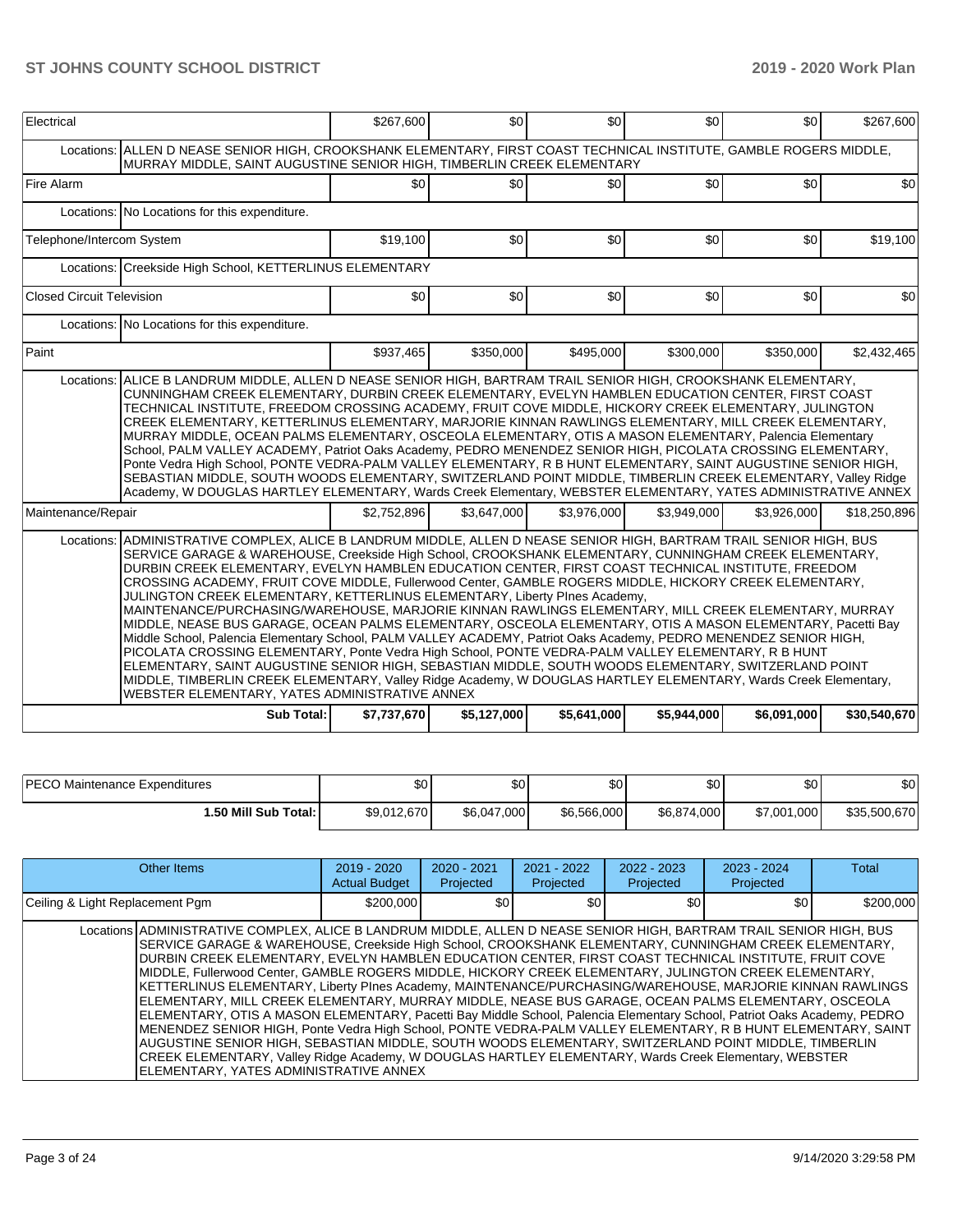| Maint Dept Equipment Pgm   |                                                                                                                                                                                                                                                                                                                                                                                                                                                                                                                                                                                                                                                                                                                                                                                                                                                                                                                                                                                                                                                                                                                                                                                                                                                             | \$100,000 | \$100,000 | \$100,000 | \$100,000 | \$100.000 | \$500,000   |
|----------------------------|-------------------------------------------------------------------------------------------------------------------------------------------------------------------------------------------------------------------------------------------------------------------------------------------------------------------------------------------------------------------------------------------------------------------------------------------------------------------------------------------------------------------------------------------------------------------------------------------------------------------------------------------------------------------------------------------------------------------------------------------------------------------------------------------------------------------------------------------------------------------------------------------------------------------------------------------------------------------------------------------------------------------------------------------------------------------------------------------------------------------------------------------------------------------------------------------------------------------------------------------------------------|-----------|-----------|-----------|-----------|-----------|-------------|
|                            | Locations ADMINISTRATIVE COMPLEX, ALICE B LANDRUM MIDDLE, ALLEN D NEASE SENIOR HIGH, BARTRAM TRAIL SENIOR HIGH, BUS<br>SERVICE GARAGE & WAREHOUSE, Creekside High School, CROOKSHANK ELEMENTARY, CUNNINGHAM CREEK ELEMENTARY,<br>DURBIN CREEK ELEMENTARY, EVELYN HAMBLEN EDUCATION CENTER, FIRST COAST TECHNICAL INSTITUTE, FREEDOM<br>CROSSING ACADEMY, FRUIT COVE MIDDLE, Fullerwood Center, GAMBLE ROGERS MIDDLE, HICKORY CREEK ELEMENTARY,<br>JULINGTON CREEK ELEMENTARY, KETTERLINUS ELEMENTARY, Liberty PInes Academy,<br>MAINTENANCE/PURCHASING/WAREHOUSE, MARJORIE KINNAN RAWLINGS ELEMENTARY, MILL CREEK ELEMENTARY, MURRAY<br>MIDDLE, NEASE BUS GARAGE, OCEAN PALMS ELEMENTARY, OSCEOLA ELEMENTARY, OTIS A MASON ELEMENTARY, Pacetti Bay<br>Middle School, Palencia Elementary School, PALM VALLEY ACADEMY, Patriot Oaks Academy, PEDRO MENENDEZ SENIOR HIGH,<br>PICOLATA CROSSING ELEMENTARY, Ponte Vedra High School, PONTE VEDRA-PALM VALLEY ELEMENTARY, R B HUNT<br>ELEMENTARY, SAINT AUGUSTINE SENIOR HIGH, SEBASTIAN MIDDLE, SOUTH WOODS ELEMENTARY, SWITZERLAND POINT<br>MIDDLE, TIMBERLIN CREEK ELEMENTARY, Valley Ridge Academy, W DOUGLAS HARTLEY ELEMENTARY, Wards Creek Elementary,<br>WEBSTER ELEMENTARY, YATES ADMINISTRATIVE ANNEX |           |           |           |           |           |             |
| Energy Mgmt Pgm            |                                                                                                                                                                                                                                                                                                                                                                                                                                                                                                                                                                                                                                                                                                                                                                                                                                                                                                                                                                                                                                                                                                                                                                                                                                                             | \$200,000 | \$0       | \$0       | \$0       | \$0       | \$200,000   |
|                            | Locations ADMINISTRATIVE COMPLEX, ALICE B LANDRUM MIDDLE, ALLEN D NEASE SENIOR HIGH, BARTRAM TRAIL SENIOR HIGH, BUS<br>SERVICE GARAGE & WAREHOUSE, Creekside High School, CROOKSHANK ELEMENTARY, CUNNINGHAM CREEK ELEMENTARY,<br>DURBIN CREEK ELEMENTARY, EVELYN HAMBLEN EDUCATION CENTER, FIRST COAST TECHNICAL INSTITUTE, FREEDOM<br>CROSSING ACADEMY, FRUIT COVE MIDDLE, Fullerwood Center, GAMBLE ROGERS MIDDLE, HICKORY CREEK ELEMENTARY,<br>JULINGTON CREEK ELEMENTARY, KETTERLINUS ELEMENTARY, Liberty PInes Academy,<br>MAINTENANCE/PURCHASING/WAREHOUSE, MARJORIE KINNAN RAWLINGS ELEMENTARY, MILL CREEK ELEMENTARY, MURRAY<br>MIDDLE, NEASE BUS GARAGE, OCEAN PALMS ELEMENTARY, OSCEOLA ELEMENTARY, OTIS A MASON ELEMENTARY, Pacetti Bay<br>Middle School, Palencia Elementary School, PALM VALLEY ACADEMY, Patriot Oaks Academy, PEDRO MENENDEZ SENIOR HIGH,<br>PICOLATA CROSSING ELEMENTARY, Ponte Vedra High School, PONTE VEDRA-PALM VALLEY ELEMENTARY, R B HUNT<br>ELEMENTARY, SAINT AUGUSTINE SENIOR HIGH, SEBASTIAN MIDDLE, SOUTH WOODS ELEMENTARY, SWITZERLAND POINT<br>MIDDLE, TIMBERLIN CREEK ELEMENTARY, Valley Ridge Academy, W DOUGLAS HARTLEY ELEMENTARY, Wards Creek Elementary,<br>WEBSTER ELEMENTARY, YATES ADMINISTRATIVE ANNEX |           |           |           |           |           |             |
| Districtwide Maint Pgm TBD |                                                                                                                                                                                                                                                                                                                                                                                                                                                                                                                                                                                                                                                                                                                                                                                                                                                                                                                                                                                                                                                                                                                                                                                                                                                             | \$300,000 | \$300,000 | \$300,000 | \$300,000 | \$300,000 | \$1,500,000 |
|                            | Locations ADMINISTRATIVE COMPLEX, ALICE B LANDRUM MIDDLE, ALLEN D NEASE SENIOR HIGH, BARTRAM TRAIL SENIOR HIGH, BUS<br>SERVICE GARAGE & WAREHOUSE, Creekside High School, CROOKSHANK ELEMENTARY, CUNNINGHAM CREEK ELEMENTARY,<br>DURBIN CREEK ELEMENTARY, EVELYN HAMBLEN EDUCATION CENTER, FIRST COAST TECHNICAL INSTITUTE, FREEDOM<br>CROSSING ACADEMY, FRUIT COVE MIDDLE, Fullerwood Center, GAMBLE ROGERS MIDDLE, HICKORY CREEK ELEMENTARY,<br>JULINGTON CREEK ELEMENTARY, KETTERLINUS ELEMENTARY, Liberty PInes Academy,<br>MAINTENANCE/PURCHASING/WAREHOUSE, MARJORIE KINNAN RAWLINGS ELEMENTARY, MILL CREEK ELEMENTARY, MURRAY<br>MIDDLE, NEASE BUS GARAGE, OCEAN PALMS ELEMENTARY, OSCEOLA ELEMENTARY, OTIS A MASON ELEMENTARY, Pacetti Bay<br>Middle School, Palencia Elementary School, PALM VALLEY ACADEMY, Patriot Oaks Academy, PEDRO MENENDEZ SENIOR HIGH,<br>PICOLATA CROSSING ELEMENTARY, Ponte Vedra High School, PONTE VEDRA-PALM VALLEY ELEMENTARY, R B HUNT<br>ELEMENTARY, SAINT AUGUSTINE SENIOR HIGH, SEBASTIAN MIDDLE, SOUTH WOODS ELEMENTARY, SWITZERLAND POINT<br>MIDDLE, TIMBERLIN CREEK ELEMENTARY, Valley Ridge Academy, W DOUGLAS HARTLEY ELEMENTARY, Wards Creek Elementary,<br>WEBSTER ELEMENTARY, YATES ADMINISTRATIVE ANNEX |           |           |           |           |           |             |
| <b>SREF TBD</b>            |                                                                                                                                                                                                                                                                                                                                                                                                                                                                                                                                                                                                                                                                                                                                                                                                                                                                                                                                                                                                                                                                                                                                                                                                                                                             | \$150,000 | \$150,000 | \$150,000 | \$150,000 | \$150,000 | \$750,000   |
|                            | Locations ADMINISTRATIVE COMPLEX, ALICE B LANDRUM MIDDLE, ALLEN D NEASE SENIOR HIGH, BARTRAM TRAIL SENIOR HIGH, BUS<br>SERVICE GARAGE & WAREHOUSE, Creekside High School, CROOKSHANK ELEMENTARY, CUNNINGHAM CREEK ELEMENTARY,<br>DURBIN CREEK ELEMENTARY, EVELYN HAMBLEN EDUCATION CENTER, FIRST COAST TECHNICAL INSTITUTE, FREEDOM<br>CROSSING ACADEMY, FRUIT COVE MIDDLE, Fullerwood Center, GAMBLE ROGERS MIDDLE, HICKORY CREEK ELEMENTARY,<br>JULINGTON CREEK ELEMENTARY, KETTERLINUS ELEMENTARY, Liberty PInes Academy,<br>MAINTENANCE/PURCHASING/WAREHOUSE, MARJORIE KINNAN RAWLINGS ELEMENTARY, MILL CREEK ELEMENTARY, MURRAY<br>MIDDLE, NEASE BUS GARAGE, OCEAN PALMS ELEMENTARY, OSCEOLA ELEMENTARY, OTIS A MASON ELEMENTARY, Pacetti Bay<br>Middle School, Palencia Elementary School, PALM VALLEY ACADEMY, Patriot Oaks Academy, PEDRO MENENDEZ SENIOR HIGH,<br>PICOLATA CROSSING ELEMENTARY, Ponte Vedra High School, PONTE VEDRA-PALM VALLEY ELEMENTARY, R B HUNT<br>ELEMENTARY, SAINT AUGUSTINE SENIOR HIGH, SEBASTIAN MIDDLE, SOUTH WOODS ELEMENTARY, SWITZERLAND POINT<br>MIDDLE, TIMBERLIN CREEK ELEMENTARY, Valley Ridge Academy, W DOUGLAS HARTLEY ELEMENTARY, Wards Creek Elementary,<br>WEBSTER ELEMENTARY, YATES ADMINISTRATIVE ANNEX |           |           |           |           |           |             |
| <b>Env/Remediation TBD</b> |                                                                                                                                                                                                                                                                                                                                                                                                                                                                                                                                                                                                                                                                                                                                                                                                                                                                                                                                                                                                                                                                                                                                                                                                                                                             | \$125,000 | \$125,000 | \$125,000 | \$125,000 | \$125,000 | \$625,000   |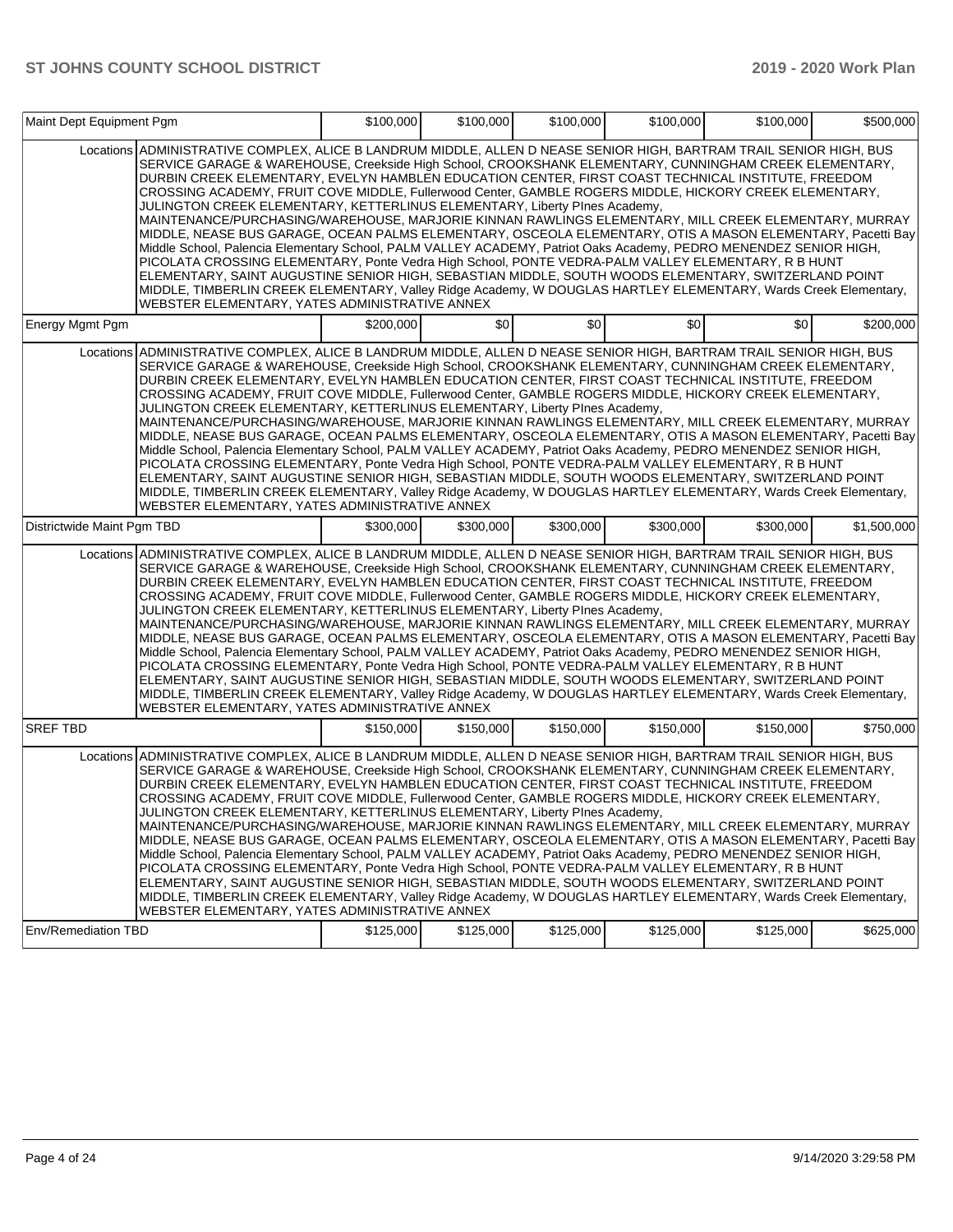|                                 | Locations ADMINISTRATIVE COMPLEX. ALICE B LANDRUM MIDDLE. ALLEN D NEASE SENIOR HIGH. BARTRAM TRAIL SENIOR HIGH. BUS<br>SERVICE GARAGE & WAREHOUSE, Creekside High School, CROOKSHANK ELEMENTARY, CUNNINGHAM CREEK ELEMENTARY,<br>DURBIN CREEK ELEMENTARY, EVELYN HAMBLEN EDUCATION CENTER, FIRST COAST TECHNICAL INSTITUTE, FREEDOM<br>CROSSING ACADEMY, FRUIT COVE MIDDLE, Fullerwood Center, GAMBLE ROGERS MIDDLE, HICKORY CREEK ELEMENTARY,<br>JULINGTON CREEK ELEMENTARY, KETTERLINUS ELEMENTARY, Liberty Plnes Academy,<br>MAINTENANCE/PURCHASING/WAREHOUSE, MARJORIE KINNAN RAWLINGS ELEMENTARY, MILL CREEK ELEMENTARY, MURRAY<br>MIDDLE, NEASE BUS GARAGE, OCEAN PALMS ELEMENTARY, OSCEOLA ELEMENTARY, OTIS A MASON ELEMENTARY, Pacetti Bay<br>Middle School, Palencia Elementary School, PALM VALLEY ACADEMY, Patriot Oaks Academy, PEDRO MENENDEZ SENIOR HIGH,<br>PICOLATA CROSSING ELEMENTARY, Ponte Vedra High School, PONTE VEDRA-PALM VALLEY ELEMENTARY, R B HUNT<br>ELEMENTARY, SAINT AUGUSTINE SENIOR HIGH, SEBASTIAN MIDDLE, SOUTH WOODS ELEMENTARY, SWITZERLAND POINT<br>MIDDLE, TIMBERLIN CREEK ELEMENTARY, Valley Ridge Academy, W DOUGLAS HARTLEY ELEMENTARY, Wards Creek Elementary,<br>WEBSTER ELEMENTARY, YATES ADMINISTRATIVE ANNEX |           |           |           |           |           |           |
|---------------------------------|-------------------------------------------------------------------------------------------------------------------------------------------------------------------------------------------------------------------------------------------------------------------------------------------------------------------------------------------------------------------------------------------------------------------------------------------------------------------------------------------------------------------------------------------------------------------------------------------------------------------------------------------------------------------------------------------------------------------------------------------------------------------------------------------------------------------------------------------------------------------------------------------------------------------------------------------------------------------------------------------------------------------------------------------------------------------------------------------------------------------------------------------------------------------------------------------------------------------------------------------------------------|-----------|-----------|-----------|-----------|-----------|-----------|
| Wetland Mont & Imp TBD          |                                                                                                                                                                                                                                                                                                                                                                                                                                                                                                                                                                                                                                                                                                                                                                                                                                                                                                                                                                                                                                                                                                                                                                                                                                                             | \$25,000  | \$25,000  | \$25,000  | \$25,000  | \$25,000  | \$125,000 |
|                                 | Locations ADMINISTRATIVE COMPLEX, ALICE B LANDRUM MIDDLE, ALLEN D NEASE SENIOR HIGH, BARTRAM TRAIL SENIOR HIGH, BUS<br>SERVICE GARAGE & WAREHOUSE, Creekside High School, CROOKSHANK ELEMENTARY, CUNNINGHAM CREEK ELEMENTARY,<br>DURBIN CREEK ELEMENTARY, EVELYN HAMBLEN EDUCATION CENTER, FIRST COAST TECHNICAL INSTITUTE, FREEDOM<br>CROSSING ACADEMY, FRUIT COVE MIDDLE, Fullerwood Center, GAMBLE ROGERS MIDDLE, HICKORY CREEK ELEMENTARY,<br>JULINGTON CREEK ELEMENTARY, KETTERLINUS ELEMENTARY, Liberty PInes Academy,<br>MAINTENANCE/PURCHASING/WAREHOUSE, MARJORIE KINNAN RAWLINGS ELEMENTARY, MILL CREEK ELEMENTARY, MURRAY<br>MIDDLE, NEASE BUS GARAGE, OCEAN PALMS ELEMENTARY, OSCEOLA ELEMENTARY, OTIS A MASON ELEMENTARY, Pacetti Bay<br>Middle School, Palencia Elementary School, PALM VALLEY ACADEMY, Patriot Oaks Academy, PEDRO MENENDEZ SENIOR HIGH,<br>PICOLATA CROSSING ELEMENTARY, Ponte Vedra High School, PONTE VEDRA-PALM VALLEY ELEMENTARY, R B HUNT<br>ELEMENTARY, SAINT AUGUSTINE SENIOR HIGH, SEBASTIAN MIDDLE, SOUTH WOODS ELEMENTARY, SWITZERLAND POINT<br>MIDDLE, TIMBERLIN CREEK ELEMENTARY, Valley Ridge Academy, W DOUGLAS HARTLEY ELEMENTARY, Wards Creek Elementary,<br>WEBSTER ELEMENTARY, YATES ADMINISTRATIVE ANNEX |           |           |           |           |           |           |
| <b>IAQ Baseline Testing</b>     |                                                                                                                                                                                                                                                                                                                                                                                                                                                                                                                                                                                                                                                                                                                                                                                                                                                                                                                                                                                                                                                                                                                                                                                                                                                             | \$0       | \$45,000  | \$50,000  | \$55,000  | \$35,000  | \$185,000 |
|                                 | Locations ADMINISTRATIVE COMPLEX, ALICE B LANDRUM MIDDLE, ALLEN D NEASE SENIOR HIGH, BARTRAM TRAIL SENIOR HIGH, BUS<br>SERVICE GARAGE & WAREHOUSE, Creekside High School, CROOKSHANK ELEMENTARY, CUNNINGHAM CREEK ELEMENTARY,<br>DURBIN CREEK ELEMENTARY, EVELYN HAMBLEN EDUCATION CENTER, FIRST COAST TECHNICAL INSTITUTE, FREEDOM<br>CROSSING ACADEMY, FRUIT COVE MIDDLE, Fullerwood Center, GAMBLE ROGERS MIDDLE, HICKORY CREEK ELEMENTARY,<br>JULINGTON CREEK ELEMENTARY, KETTERLINUS ELEMENTARY, Liberty PInes Academy,<br>MAINTENANCE/PURCHASING/WAREHOUSE, MARJORIE KINNAN RAWLINGS ELEMENTARY, MILL CREEK ELEMENTARY, MURRAY<br>MIDDLE, NEASE BUS GARAGE, OCEAN PALMS ELEMENTARY, OSCEOLA ELEMENTARY, OTIS A MASON ELEMENTARY, Pacetti Bay<br>Middle School, Palencia Elementary School, PALM VALLEY ACADEMY, Patriot Oaks Academy, PEDRO MENENDEZ SENIOR HIGH,<br>PICOLATA CROSSING ELEMENTARY, Ponte Vedra High School, PONTE VEDRA-PALM VALLEY ELEMENTARY, R B HUNT<br>ELEMENTARY, SAINT AUGUSTINE SENIOR HIGH, SEBASTIAN MIDDLE, SOUTH WOODS ELEMENTARY, SWITZERLAND POINT<br>MIDDLE, TIMBERLIN CREEK ELEMENTARY, Valley Ridge Academy, W DOUGLAS HARTLEY ELEMENTARY, Wards Creek Elementary,<br>WEBSTER ELEMENTARY, YATES ADMINISTRATIVE ANNEX |           |           |           |           |           |           |
| Elevator Repairs & Upgrades Pgm |                                                                                                                                                                                                                                                                                                                                                                                                                                                                                                                                                                                                                                                                                                                                                                                                                                                                                                                                                                                                                                                                                                                                                                                                                                                             | \$75,000  | \$75,000  | \$75,000  | \$75,000  | \$75,000  | \$375,000 |
|                                 | Locations ADMINISTRATIVE COMPLEX, ALICE B LANDRUM MIDDLE, ALLEN D NEASE SENIOR HIGH, BARTRAM TRAIL SENIOR HIGH, BUS<br>SERVICE GARAGE & WAREHOUSE, Creekside High School, CROOKSHANK ELEMENTARY, CUNNINGHAM CREEK ELEMENTARY,<br>DURBIN CREEK ELEMENTARY, EVELYN HAMBLEN EDUCATION CENTER, FIRST COAST TECHNICAL INSTITUTE, FREEDOM<br>CROSSING ACADEMY, FRUIT COVE MIDDLE, Fullerwood Center, GAMBLE ROGERS MIDDLE, HICKORY CREEK ELEMENTARY,<br>JULINGTON CREEK ELEMENTARY, KETTERLINUS ELEMENTARY, Liberty PInes Academy,<br>MAINTENANCE/PURCHASING/WAREHOUSE, MARJORIE KINNAN RAWLINGS ELEMENTARY, MILL CREEK ELEMENTARY, MURRAY<br>MIDDLE, NEASE BUS GARAGE, OCEAN PALMS ELEMENTARY, OSCEOLA ELEMENTARY, OTIS A MASON ELEMENTARY, Pacetti Bay<br>Middle School, Palencia Elementary School, PALM VALLEY ACADEMY, Patriot Oaks Academy, PEDRO MENENDEZ SENIOR HIGH,<br>PICOLATA CROSSING ELEMENTARY. Ponte Vedra High School. PONTE VEDRA-PALM VALLEY ELEMENTARY. R B HUNT<br>ELEMENTARY, SAINT AUGUSTINE SENIOR HIGH, SEBASTIAN MIDDLE, SOUTH WOODS ELEMENTARY, SWITZERLAND POINT<br>MIDDLE, TIMBERLIN CREEK ELEMENTARY, Valley Ridge Academy, W DOUGLAS HARTLEY ELEMENTARY, Wards Creek Elementary,<br>WEBSTER ELEMENTARY, YATES ADMINISTRATIVE ANNEX |           |           |           |           |           |           |
| Parking Lot Lighting Pgm        |                                                                                                                                                                                                                                                                                                                                                                                                                                                                                                                                                                                                                                                                                                                                                                                                                                                                                                                                                                                                                                                                                                                                                                                                                                                             | \$100,000 | \$100,000 | \$100,000 | \$100,000 | \$100,000 | \$500,000 |
|                                 | Locations ADMINISTRATIVE COMPLEX, ALICE B LANDRUM MIDDLE, ALLEN D NEASE SENIOR HIGH, BARTRAM TRAIL SENIOR HIGH, BUS<br>SERVICE GARAGE & WAREHOUSE, Creekside High School, CROOKSHANK ELEMENTARY, CUNNINGHAM CREEK ELEMENTARY,<br>DURBIN CREEK ELEMENTARY, EVELYN HAMBLEN EDUCATION CENTER, FIRST COAST TECHNICAL INSTITUTE, FREEDOM<br>CROSSING ACADEMY, FRUIT COVE MIDDLE, Fullerwood Center, GAMBLE ROGERS MIDDLE, HICKORY CREEK ELEMENTARY,<br>JULINGTON CREEK ELEMENTARY, KETTERLINUS ELEMENTARY, Liberty PInes Academy,<br>MAINTENANCE/PURCHASING/WAREHOUSE, MARJORIE KINNAN RAWLINGS ELEMENTARY, MILL CREEK ELEMENTARY, MURRAY<br>MIDDLE, NEASE BUS GARAGE, OCEAN PALMS ELEMENTARY, OSCEOLA ELEMENTARY, OTIS A MASON ELEMENTARY, Pacetti Bay<br>Middle School, Palencia Elementary School, PALM VALLEY ACADEMY, Patriot Oaks Academy, PEDRO MENENDEZ SENIOR HIGH,<br>PICOLATA CROSSING ELEMENTARY, Ponte Vedra High School, PONTE VEDRA-PALM VALLEY ELEMENTARY, R B HUNT<br>ELEMENTARY, SAINT AUGUSTINE SENIOR HIGH, SEBASTIAN MIDDLE, SOUTH WOODS ELEMENTARY, SWITZERLAND POINT<br>MIDDLE, TIMBERLIN CREEK ELEMENTARY, Valley Ridge Academy, W DOUGLAS HARTLEY ELEMENTARY, Wards Creek Elementary,<br>WEBSTER ELEMENTARY, YATES ADMINISTRATIVE ANNEX |           |           |           |           |           |           |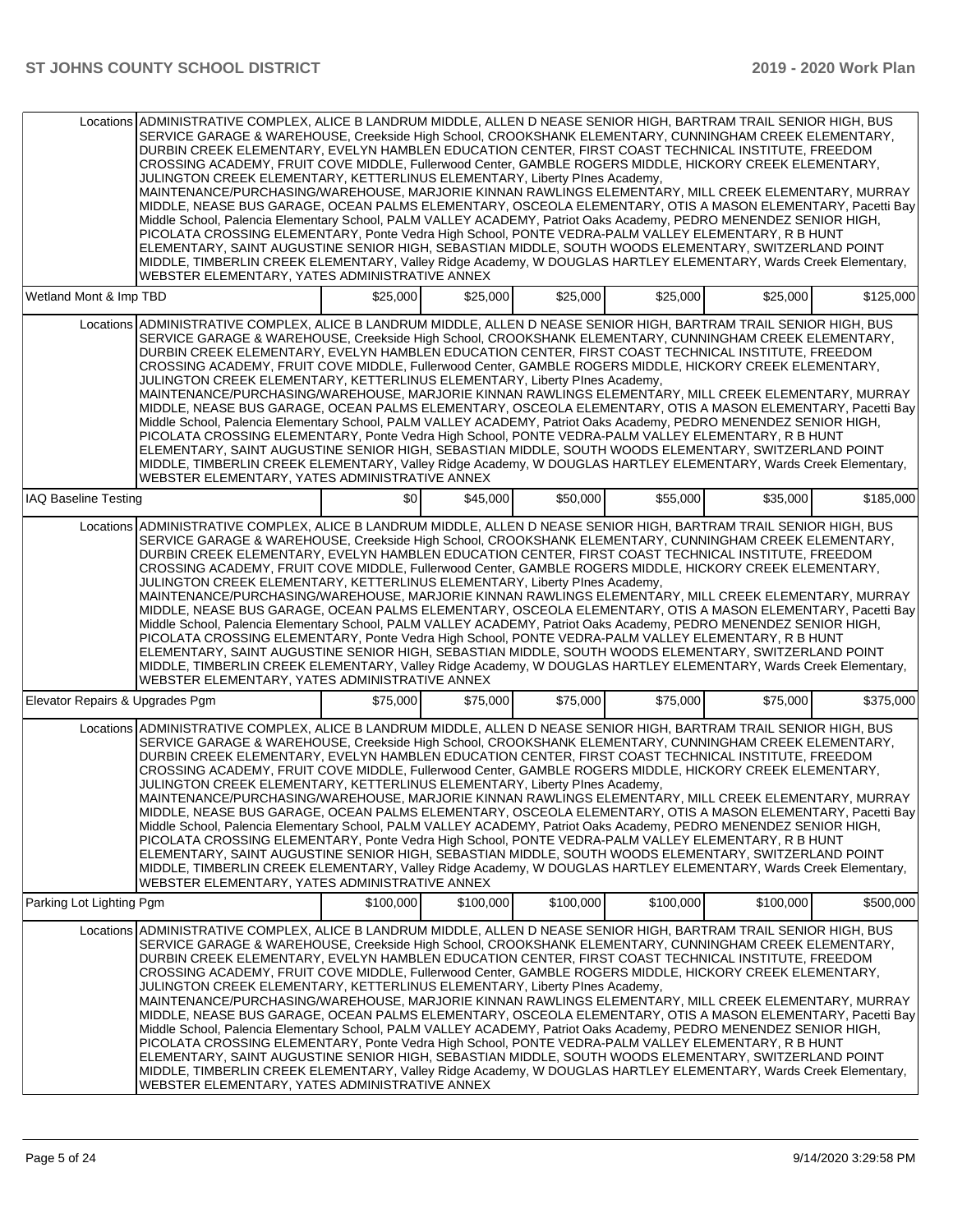| Total: | \$9.012.670 | \$6.047.000 | \$6,566,000 | \$6,874,000 | \$7,001,000 | \$35.500.670 |
|--------|-------------|-------------|-------------|-------------|-------------|--------------|

## **Local 1.50 Mill Expenditure For Maintenance, Repair and Renovation**

Anticipated expenditures expected from local funding sources over the years covered by the current work plan.

| Item                                                         | 2019 - 2020<br><b>Actual Budget</b> | 2020 - 2021<br>Projected | 2021 - 2022<br>Projected | 2022 - 2023<br>Projected | 2023 - 2024<br>Projected | <b>Total</b>  |
|--------------------------------------------------------------|-------------------------------------|--------------------------|--------------------------|--------------------------|--------------------------|---------------|
| Remaining Maint and Repair from 1.5 Mills                    | \$9,012,670                         | \$6,047,000              | \$6,566,000              | \$6,874,000              | \$7,001,000              | \$35,500,670  |
| Maintenance/Repair Salaries                                  | \$1,892,030                         | \$2,000,000              | \$2,000,000              | \$2,000,000              | \$2,000,000              | \$9,892,030   |
| <b>School Bus Purchases</b>                                  | \$3,530,386                         | \$3,530,386              | \$4,030,386              | \$4,030,386              | \$4,530,386              | \$19,651,930  |
| <b>Other Vehicle Purchases</b>                               | \$200,000                           | \$60,000                 | \$60,000                 | \$60,000                 | \$60,000                 | \$440,000     |
| <b>Capital Outlay Equipment</b>                              | \$810,000                           | \$910,000                | \$910,000                | \$1,000,000              | \$1,000,000              | \$4,630,000   |
| Rent/Lease Payments                                          | \$0                                 | \$0                      | \$0                      | \$0                      | \$0                      | \$0           |
| <b>COP Debt Service</b>                                      | \$16,093,298                        | \$16,080,463             | \$8,458,963              | \$8,281,963              | \$8,091,963              | \$57,006,650  |
| Rent/Lease Relocatables                                      | \$3,448,596                         | \$3,448,596              | \$2,500,000              | \$2,500,000              | \$1,500,000              | \$13,397,192  |
| <b>Environmental Problems</b>                                | \$0                                 | \$0                      | \$0                      | \$0                      | \$0                      | \$0           |
| s.1011.14 Debt Service                                       | \$3,286,989                         | \$3,287,741              | \$3,287,349              | \$3,286,787              | \$3,286,787              | \$16,435,653  |
| <b>Special Facilities Construction Account</b>               | \$0                                 | \$0                      | \$0                      | \$0                      | \$0                      | \$0           |
| Premiums for Property Casualty Insurance - 1011.71<br>(4a,b) | \$328,512                           | \$500,000                | \$500,000                | \$500,000                | \$500,000                | \$2,328,512   |
| Qualified School Construction Bonds (QSCB)                   | \$0                                 | \$0                      | \$0                      | \$0                      | \$0                      | \$0           |
| Qualified Zone Academy Bonds (QZAB)                          | \$0                                 | \$0                      | \$0                      | \$0                      | \$0                      | \$0           |
| <b>Excelsior Center Lease</b>                                | \$19,163                            | \$19,163                 | \$19,163                 | \$19,163                 | \$19,163                 | \$95,815      |
| Technology Plan                                              | \$1,477,040                         | \$3,000,000              | \$3,000,000              | \$3,000,000              | \$3,000,000              | \$13,477,040  |
| <b>AED Replacement Program</b>                               | \$0                                 | \$60,000                 | \$60,000                 | \$60,000                 | \$60,000                 | \$240,000     |
| <b>School Based Maintenance</b>                              | \$677,500                           | \$750,000                | \$750,000                | \$750,000                | \$750,000                | \$3,677,500   |
| <b>Inspections &amp; Repairs</b>                             | \$0                                 | \$200,000                | \$200,000                | \$200,000                | \$200,000                | \$800,000     |
| <b>Local Expenditure Totals:</b>                             | \$40,776,184                        | \$39,893,349             | \$32,341,861             | \$32,562,299             | \$31,999,299             | \$177,572,992 |

# **Revenue**

### **1.50 Mill Revenue Source**

Schedule of Estimated Capital Outlay Revenue from each currently approved source which is estimated to be available for expenditures on the projects included in the tentative district facilities work program. All amounts are NET after considering carryover balances, interest earned, new COP's, 1011.14 and 1011.15 loans, etc. Districts cannot use 1.5-Mill funds for salaries except for those explicitly associated with maintenance/repair projects. (1011.71 (5), F.S.)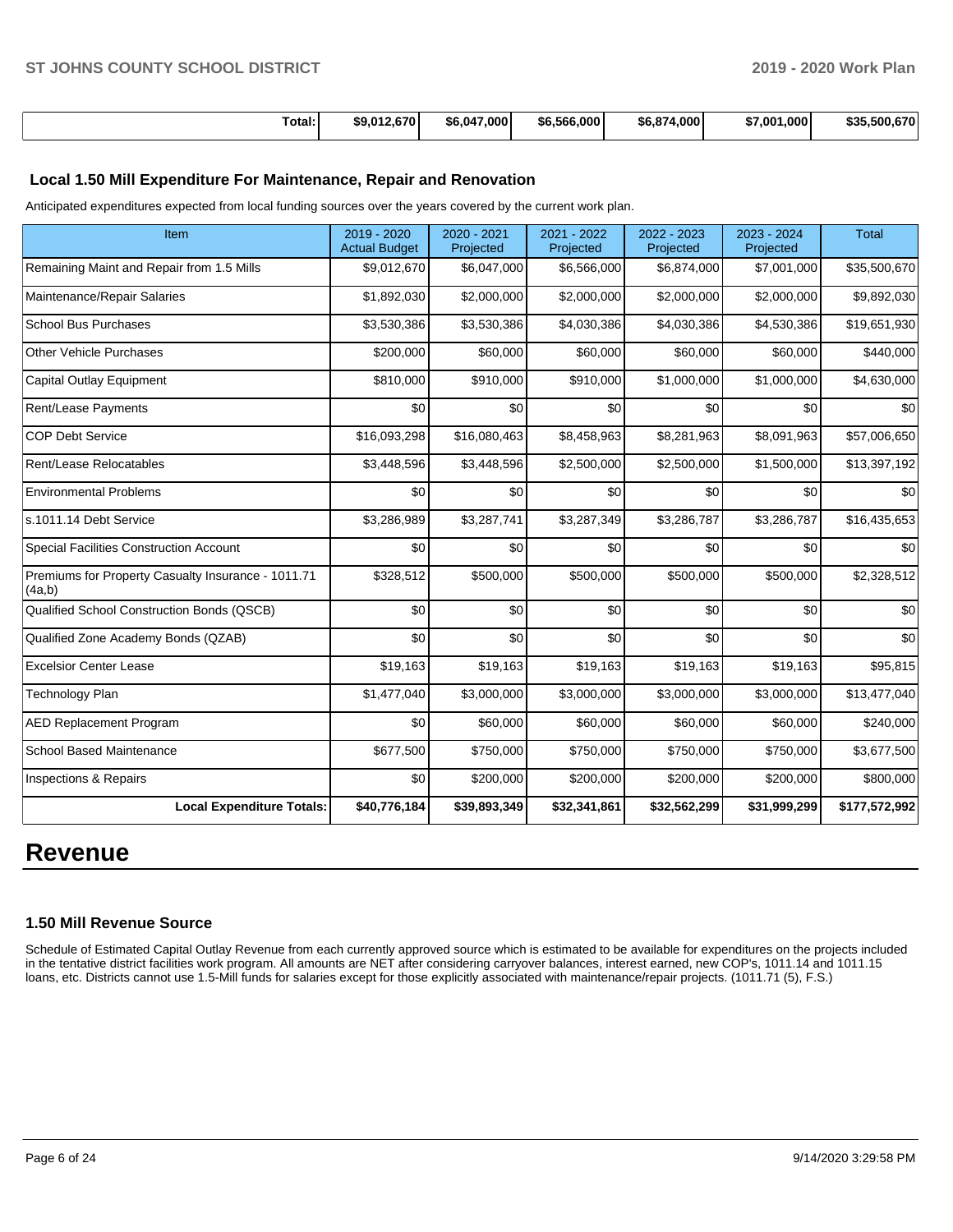| <b>Item</b>                                                                         | Fund | $2019 - 2020$<br><b>Actual Value</b> | $2020 - 2021$<br>Projected | $2021 - 2022$<br>Projected | $2022 - 2023$<br>Projected | $2023 - 2024$<br>Projected | Total             |
|-------------------------------------------------------------------------------------|------|--------------------------------------|----------------------------|----------------------------|----------------------------|----------------------------|-------------------|
| (1) Non-exempt property<br>lassessed valuation                                      |      | \$30,811,657,913                     | \$33,000,076,571           | \$35,257,166,246           | \$37,794,152,582           | \$40,371,840,057           | \$177,234,893,369 |
| (2) The Millage projected for<br>discretionary capital outlay per<br>ls.1011.71     |      | 1.50                                 | 1.50                       | 1.50 <sub>1</sub>          | 1.50                       | 1.50                       |                   |
| $(3)$ Full value of the 1.50-Mill<br>discretionary capital outlay per<br>ls.1011.71 |      | \$51,763,585                         | \$55,440,129               | \$59,232,039               | \$63,494,176               | \$67,824,691               | \$297,754,620     |
| (4) Value of the portion of the 1.50<br>-Mill ACTUALLY levied                       | 370  | \$44,368,787                         | \$47,520,110               | \$50,770,319               | \$54,423,580               | \$58,135,450               | \$255,218,246     |
| $(5)$ Difference of lines $(3)$ and $(4)$                                           |      | \$7,394,798                          | \$7,920,019                | \$8,461,720                | \$9,070,596                | \$9,689,241                | \$42,536,374      |

## **PECO Revenue Source**

The figure in the row designated "PECO Maintenance" will be subtracted from funds available for new construction because PECO maintenance dollars cannot be used for new construction.

| Item                                 | Fund | 2019 - 2020<br><b>Actual Budget</b> | 2020 - 2021<br>Projected | 2021 - 2022<br>Projected | $2022 - 2023$<br>Projected | 2023 - 2024<br>Projected | Total            |
|--------------------------------------|------|-------------------------------------|--------------------------|--------------------------|----------------------------|--------------------------|------------------|
| <b>IPECO New Construction</b>        | 340  | \$0                                 | \$0                      | \$0                      | \$0 <sub>1</sub>           | \$0                      | \$0 <sub>1</sub> |
| <b>PECO Maintenance Expenditures</b> |      | ا 30                                | \$0                      | \$0                      | \$0 <sub>1</sub>           | \$0                      | \$0 <sub>1</sub> |
|                                      |      | \$0                                 | \$0                      | \$0                      | \$0                        | \$0                      | \$0              |

## **CO & DS Revenue Source**

Revenue from Capital Outlay and Debt Service funds.

| Item                                                                                                                                                                                                                                           | Fund | 2019 - 2020<br><b>Actual Budget</b> | $2020 - 2021$<br>Projected | 2021 - 2022<br>Projected | 2022 - 2023<br>Projected | $2023 - 2024$<br>Projected | Total        |  |
|------------------------------------------------------------------------------------------------------------------------------------------------------------------------------------------------------------------------------------------------|------|-------------------------------------|----------------------------|--------------------------|--------------------------|----------------------------|--------------|--|
| CO & DS Cash Flow-through<br><b>Distributed</b>                                                                                                                                                                                                | 360  | \$1,081,654                         | \$1,081,654                | \$1,081,654              | \$1,081,654              | \$1,081,654                | \$5,408,270  |  |
| ICO & DS Interest on<br>Undistributed CO                                                                                                                                                                                                       | 360  | \$28,527                            | \$28,527                   | \$28,527                 | \$28,527                 | \$28,527                   | \$142,635    |  |
| Item                                                                                                                                                                                                                                           |      | 2019 - 2020<br><b>Actual Budget</b> | 2020 - 2021<br>Projected   | 2021 - 2022<br>Projected | 2022 - 2023<br>Projected | 2023 - 2024<br>Projected   | <b>Total</b> |  |
| SCD 2009-6 Anderson Greenbriar --<br>Contribution of Land (19.25 acres)                                                                                                                                                                        |      | \$0                                 | \$0                        | \$0                      | \$0                      | \$1                        | \$1          |  |
| Fah Shafe Revenue Source<br>Proportionate Share Mitigation Payment--<br>MidelgaBcborodiBgudemtr&tatients for proportionate fair-share mitigation for impacts on public school facilities must be included in the 5-year district work program. |      | \$0                                 | \$0                        | \$0                      | \$0                      | \$92,216                   | \$92,216     |  |
| SCD 2012-3/SCDMOD 2013-1 Oxford<br><b>Estates-Proportionate Share Mitigation</b><br>Payment--Middle School Student Stations                                                                                                                    |      | \$0                                 | \$0                        | \$0                      | \$0                      | \$19,412                   | \$19,412     |  |
| SCD 2012-4 Oakridge Landing--<br>Proportionate Share Mitigation -- Middle<br><b>School Student Stations</b>                                                                                                                                    |      |                                     | \$0                        | \$0                      | \$0                      | \$21,856                   | \$21,856     |  |
| SCD 2014-8 and SCDMOD 2014-3<br>Andalusia PUD--Proportionate Share<br>Mitigation Payment--High School Student<br><b>Stations</b>                                                                                                               |      | \$0<br>\$0                          |                            | \$0                      | \$0                      | \$5,872                    | \$5,872      |  |
| SCD 2013-16 and SCDMOD 2014-4<br>Cedar Point--Proportionate Share<br>Mitigation Payment--Middle and High<br><b>School Student Stations</b>                                                                                                     |      | \$0                                 | \$0                        | \$0                      | \$0                      | \$10,925                   | \$10,925     |  |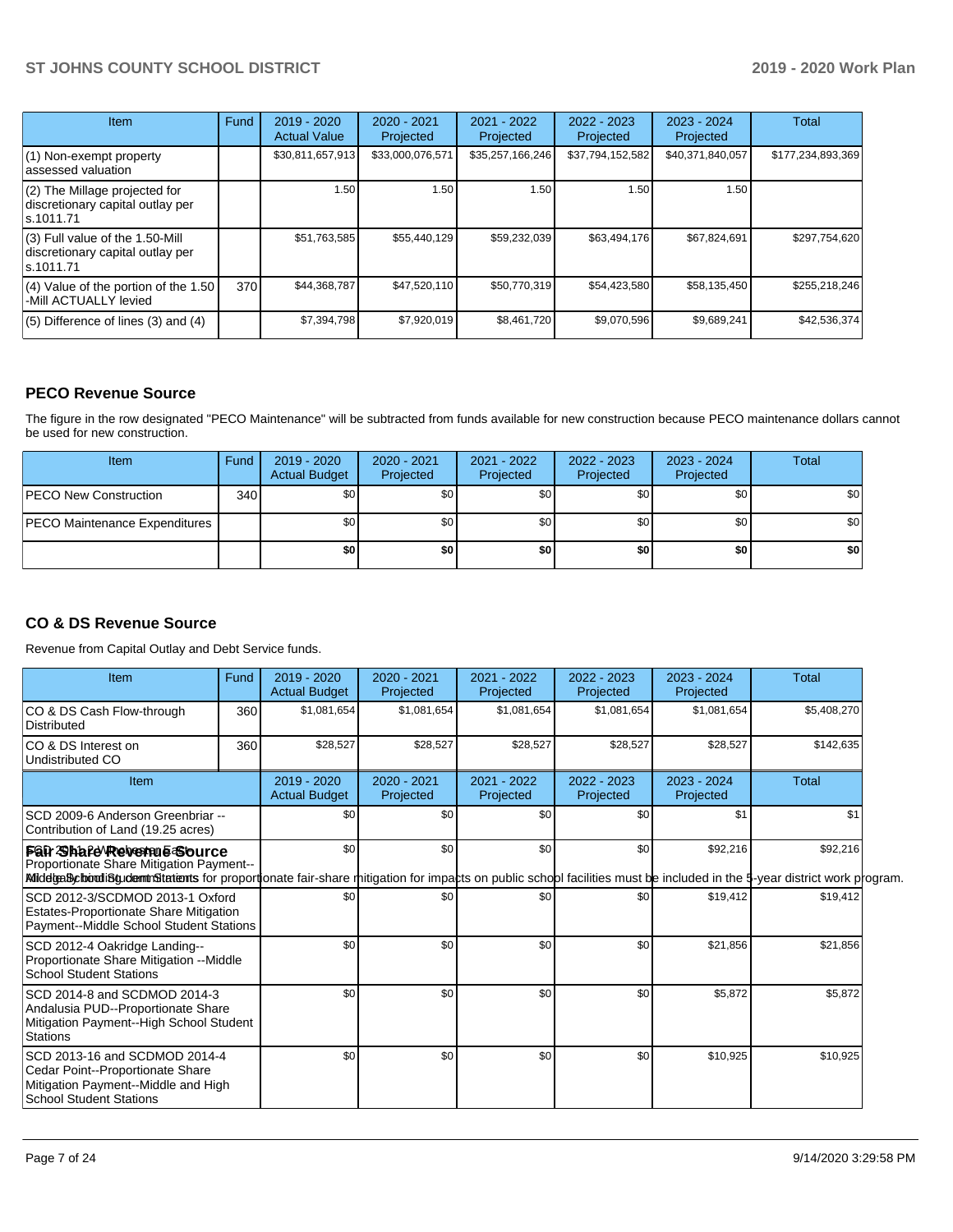| SCD 2014-15 Julington Lakes--<br>Proportionate Share Mitigation<br>Payment---Elementary, Middle and High<br><b>School Student Stations</b>      | \$0 | \$0 | \$0 | \$0 | \$8,572,556  | \$8,572,556  |
|-------------------------------------------------------------------------------------------------------------------------------------------------|-----|-----|-----|-----|--------------|--------------|
| SCD 2014-1 Datil Pepper--Proportionate<br>Share Mitigation Payment--High School<br><b>Student Stations</b>                                      | \$0 | \$0 | \$0 | \$0 | \$376,256    | \$376,256    |
| SCD 2014-19 Stone Creek Landing--<br>Proportionate Share Mitigation Payment--<br>Elementary, Middle and High School<br><b>Student Stations</b>  | \$0 | \$0 | \$0 | \$0 | \$407,871    | \$407,871    |
| Ashford Mills DRI (Shearwater)--<br>Elementary, Middle and High School<br><b>Student Stations</b>                                               | \$0 | \$0 | \$0 | \$0 | \$11,201,709 | \$11,201,709 |
| Bartram Park DRI --Elementary, Middle<br>and High School Student Stations                                                                       | \$0 | \$0 | \$0 | \$0 | \$6,357,476  | \$6,357,476  |
| Twin Creeks DRI--Elementary, Middle<br>and High School Student Stations                                                                         | \$0 | \$0 | \$0 | \$0 | \$8,794,709  | \$8,794,709  |
| SCDMOD 2014-1 Oxford Estates II--<br>Proportionate Share Mitigation Payment--<br>Middle and High School Student Stations                        | \$0 | \$0 | \$0 | \$0 | \$570,988    | \$570,988    |
| SCD 2015-10 Bannon Lakes--<br>Proportionate Share Mitigation Payment--<br><b>High School Student Stations</b>                                   | \$0 | \$0 | \$0 | \$0 | \$5,586,228  | \$5,586,228  |
| SCD 2015-19 Villages of Valencia--<br>Proportionate Share Mitigation Payment--<br><b>High School Student Stations</b>                           | \$0 | \$0 | \$0 | \$0 | \$183,039    | \$183,039    |
| SCD 2015-26 Pacetti Road Residential--<br>Proportionate Share Mitigation Payment--<br><b>High School Student Stations</b>                       | \$0 | \$0 | \$0 | \$0 | \$116,803    | \$116,803    |
| SCD 2016-1 Oxford Estates IV--<br>Proportionate Share Mitigation Payment--<br>Middle and High School Student Stations                           | \$0 | \$0 | \$0 | \$0 | \$1,013,970  | \$1,013,970  |
| SCD 2015-27 Palm Cove PUD--<br>Proportionate Share Mitigation Payment--<br><b>High School Student Stations</b>                                  | \$0 | \$0 | \$0 | \$0 | \$27,560     | \$27,560     |
| SCD 2016-9 Tomoka Pines--<br>Proportionate Share Mitigation Payment--<br><b>High School Student Stations</b>                                    | \$0 | \$0 | \$0 | \$0 | \$232,371    | \$232,371    |
| SCD 2016-4 Wards Creek PUD--<br>Proportionate Share Mitigation Payment--<br>Middle and High School Student Stations                             | \$0 | \$0 | \$0 | \$0 | \$741,227    | \$741,227    |
| SCD 2016-2 Lakes at Mill Creek<br>Plantation PUD--Proportionate Share<br>Mitigation Payment--Middle and High<br><b>School Student Stations</b>  | \$0 | \$0 | \$0 | \$0 | \$685,369    | \$685,369    |
| SCD 2016-12 Durbin Creek Estates--<br>Proportionate Share Mitigation Payment--<br>Elementary, Middle and High School<br><b>Student Stations</b> | \$0 | \$0 | \$0 | \$0 | \$2,874,696  | \$2,874,696  |
| SCD 2016-8 Coastal Village--<br>Proportionate Share Mitigation Payment--<br><b>High School Student Stations</b>                                 | \$0 | \$0 | \$0 | \$0 | \$8,140      | \$8,140      |
| SCD 2016-5 Dolphin Cove--Proportionate<br>Share Mitigation Payment--High School<br><b>Student Stations</b>                                      | \$0 | \$0 | \$0 | \$0 | \$27,847     | \$27,847     |
| SCD 2016-5 Cordova Palms--<br>Proportionate Share Mitigation Payment--<br><b>High School Student Stations</b>                                   | \$0 | \$0 | \$0 | \$0 | \$4,417,695  | \$4,417,695  |
| SCD 2016-3 Worthington Estates PUD--<br>Proportionate Share Mitigation Payment--<br>Middle and High School Student Stations                     | \$0 | \$0 | \$0 | \$0 | \$1,023,083  | \$1,023,083  |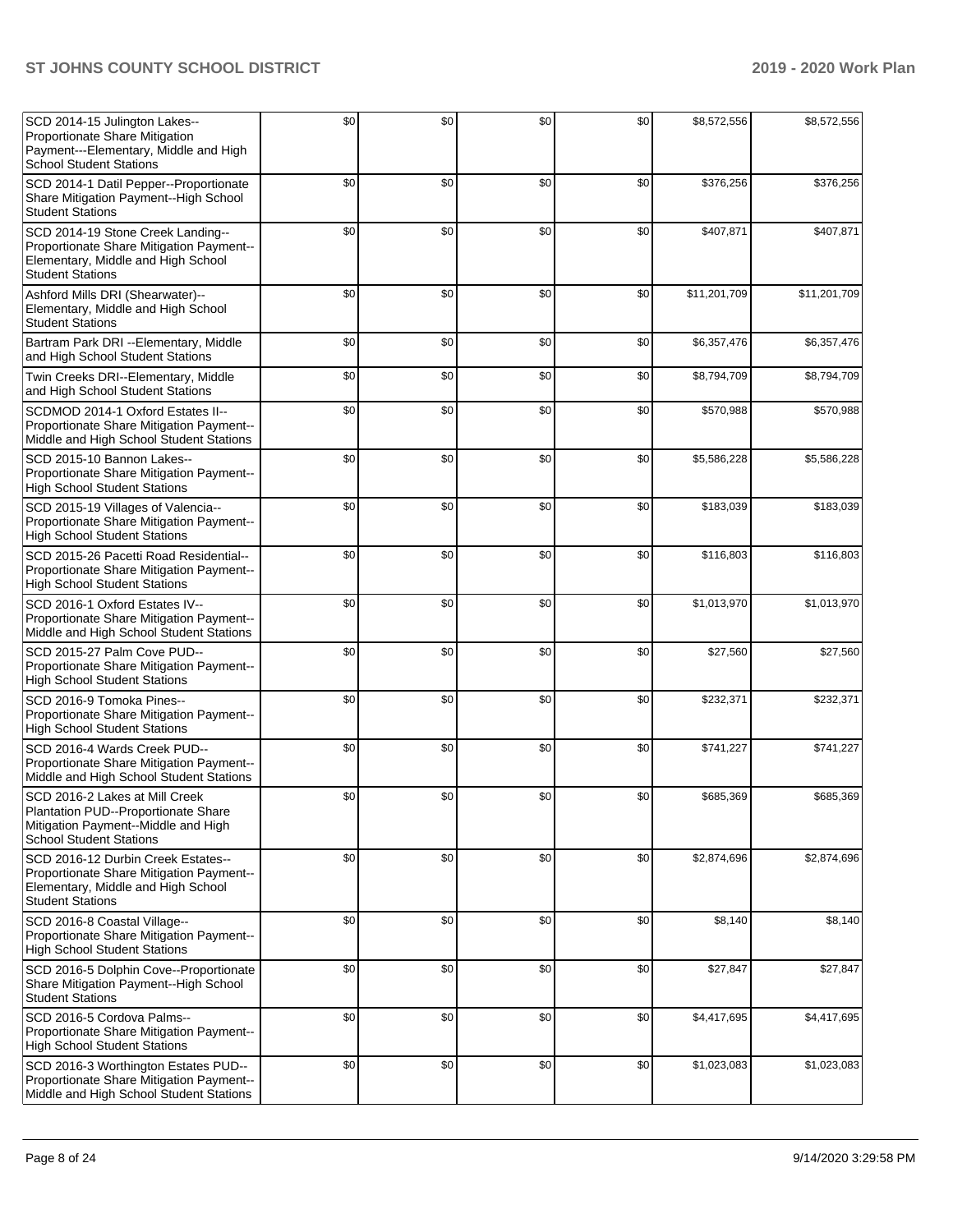| SCD 2016-19 Windsong Acres--<br>Proportionate Share Mitigation Payment--<br><b>High School Student Stations</b>                                 | \$0 | \$0 | \$0 | \$0 | \$45,233     | \$45,233     |
|-------------------------------------------------------------------------------------------------------------------------------------------------|-----|-----|-----|-----|--------------|--------------|
| SCD 2015-25 The Estates at Strates<br>Crossing--Proportionate Share Mitigation<br>Payment--High School Student Stations                         | \$0 | \$0 | \$0 | \$0 | \$415,663    | \$415,663    |
| SCD 2017-7 Antigua Apartments--<br>Proportionate Share Mitigation Payment--<br><b>High School Student Stations</b>                              | \$0 | \$0 | \$0 | \$0 | \$446,156    | \$446,156    |
| SCD 2015-7 Terra Pines--Proportionate<br>Share Mitigation Payment-High School<br><b>Student Stations</b>                                        | \$0 | \$0 | \$0 | \$0 | \$69,342     | \$69,342     |
| SCD 2014-12 East San Sebastian--<br>Proportionate Share Mitigation Payment--<br><b>High School Student Stations</b>                             | \$0 | \$0 | \$0 | \$0 | \$375,921    | \$375,921    |
| SCD 2017-20 Southaven PUD 2--<br>Proportionate Share Mitigation Payment--<br>Middle and High School Student Stations                            | \$0 | \$0 | \$0 | \$0 | \$74,316     | \$74,316     |
| SCD 2018-8 SR 207 & Lightsey Road<br>Apartments -- Proportionate Share<br>Mitigation Payment--Middle and High<br><b>School Student Stations</b> | \$0 | \$0 | \$0 | \$0 | \$467,470    | \$467,470    |
| SCD 2018-20 Vilano Subdivision--<br>Proportionate Share Mitigation Payment--<br>Middle and High School Student Stations                         | \$0 | \$0 | \$0 | \$0 | \$5,231      | \$5,231      |
| SCD 2018-18 2884 N. Fourth Street-<br>Proportionate Share Mitigation Payment--<br>Middle and High School Student Stations                       | \$0 | \$0 | \$0 | \$0 | \$16,668     | \$16,668     |
| Interest: Elementary, Middle and High                                                                                                           | \$0 | \$0 | \$0 | \$0 | \$676,065    | \$676,065    |
|                                                                                                                                                 | \$0 | \$0 | \$0 | \$0 | \$55,961,940 | \$55,961,940 |

### **Sales Surtax Referendum**

Specific information about any referendum for a 1-cent or ½-cent surtax referendum during the previous year.

**Did the school district hold a surtax referendum during the past fiscal year 2018 - 2019?**

| <b>Sales Surtax Type:</b>                                                   | <b>Half Cent Sales Surtax</b> |
|-----------------------------------------------------------------------------|-------------------------------|
| Date of Election:                                                           | 11/3/2015                     |
| Date of Expiration:                                                         | 12/31/2025                    |
| <b>Anticipated Revenue Start Date:</b>                                      | 1/1/2016                      |
| <b>Anticipated Revenue End Date:</b>                                        | 12/31/2025                    |
| <b>Estimated Annualized Revenue:</b>                                        | \$13,000,000                  |
| Total \$ Amount Projected to be Received for the<br><b>Duration of Tax:</b> | \$150,000,000                 |
| Number of Years Tax In Effect:                                              | 10                            |
| <b>Percentage of Vote FOR:</b>                                              | 61%                           |
| <b>Percentage of Vote AGAINST:</b>                                          | 39%                           |

Yes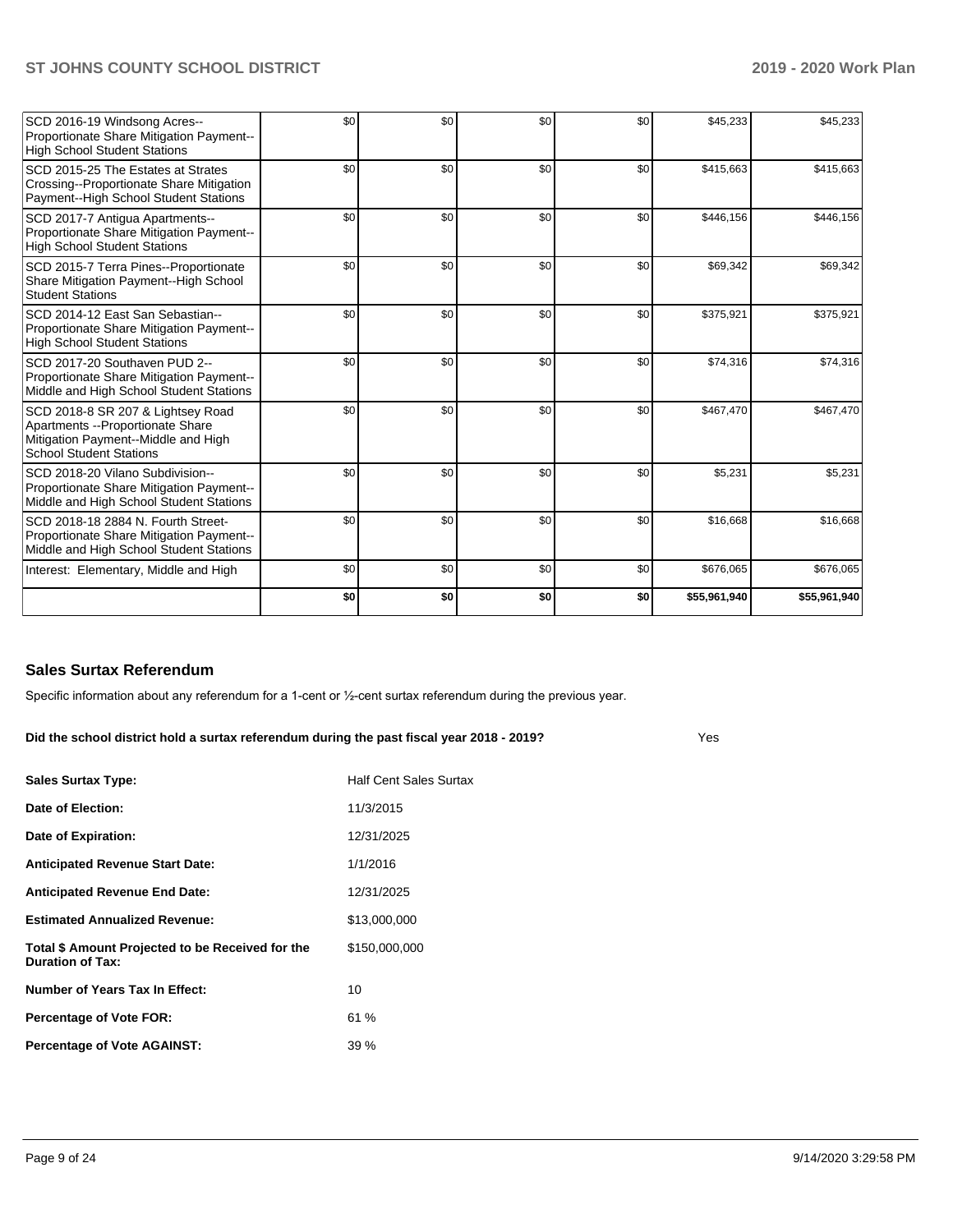### **Additional Revenue Source**

Any additional revenue sources

| Item                                                                                                                      | 2019 - 2020<br><b>Actual Value</b> | 2020 - 2021<br>Projected | 2021 - 2022<br>Projected | 2022 - 2023<br>Projected | 2023 - 2024<br>Projected | <b>Total</b>      |
|---------------------------------------------------------------------------------------------------------------------------|------------------------------------|--------------------------|--------------------------|--------------------------|--------------------------|-------------------|
| Proceeds from a s.1011.14/15 F.S. Loans                                                                                   | \$0                                | \$0                      | \$0                      | \$0                      | \$0                      | \$0               |
| District Bonds - Voted local bond<br>referendum proceeds per s.9, Art VII<br><b>State Constitution</b>                    | \$0                                | \$0                      | \$0                      | \$0                      | \$0                      | \$0               |
| Proceeds from Special Act Bonds                                                                                           | \$0                                | \$0                      | \$0                      | \$0                      | \$0                      | \$0               |
| Estimated Revenue from CO & DS Bond<br>Sale                                                                               | \$0                                | \$0                      | \$0                      | \$0                      | \$0                      | \$0               |
| Proceeds from Voted Capital<br>Improvements millage                                                                       | \$0                                | \$0                      | \$0                      | \$0                      | \$0                      | \$0               |
| Other Revenue for Other Capital Projects                                                                                  | \$0                                | \$0                      | \$0                      | \$0                      | \$0                      | \$0               |
| Proceeds from 1/2 cent sales surtax<br>authorized by school board                                                         | \$21,896,149                       | \$21,896,149             | \$21,896,149             | \$21,896,149             | \$21,896,149             | \$109,480,745     |
| Proceeds from local governmental<br>infrastructure sales surtax                                                           | \$0                                | \$0                      | \$0                      | \$0                      | \$0                      | \$0               |
| Proceeds from Certificates of<br>Participation (COP's) Sale                                                               | \$95,000,000                       | \$0                      | \$0                      | \$0                      | \$0                      | \$95,000,000      |
| Classrooms First Bond proceeds amount<br>authorized in FY 1997-98                                                         | \$0                                | \$0                      | \$0                      | \$0                      | \$0                      | \$0               |
| Classrooms for Kids                                                                                                       | \$0                                | \$0                      | \$0                      | \$0                      | \$0                      | \$0               |
| <b>District Equity Recognition</b>                                                                                        | \$0                                | \$0                      | \$0                      | \$0                      | \$0                      | \$0               |
| <b>Federal Grants</b>                                                                                                     | \$0                                | \$0                      | \$0                      | \$0                      | \$0                      | \$0               |
| Proportionate share mitigation (actual<br>cash revenue only, not in kind donations)                                       | \$0                                | \$0                      | \$0                      | \$0                      | \$0                      | \$0               |
| Impact fees received                                                                                                      | \$12,000,000                       | \$12,000,000             | \$12,000,000             | \$12,000,000             | \$12,000,000             | \$60,000,000      |
| Private donations                                                                                                         | \$0                                | \$0                      | \$0                      | \$0                      | \$0                      | \$0               |
| Grants from local governments or not-for-<br>profit organizations                                                         | \$0                                | \$0                      | \$0                      | \$0                      | \$0                      | \$0               |
| Interest, Including Profit On Investment                                                                                  | \$150,000                          | \$150,000                | \$150,000                | \$150,000                | \$150,000                | \$750,000         |
| Revenue from Bonds pledging proceeds<br>from 1 cent or 1/2 cent Sales Surtax                                              | \$0                                | \$0                      | \$0                      | \$0                      | \$0                      | \$0               |
| <b>Total Fund Balance Carried Forward</b>                                                                                 | \$145,165,422                      | \$0                      | \$0                      | \$0                      | \$0                      | \$145,165,422     |
| General Capital Outlay Obligated Fund<br><b>Balance Carried Forward From Total</b><br><b>Fund Balance Carried Forward</b> | \$0                                | \$0                      | \$0                      | \$0                      | \$0                      | \$0               |
| <b>Special Facilities Construction Account</b>                                                                            | \$0                                | \$0                      | \$0                      | \$0                      | \$0                      | \$0               |
| One Cent - 1/2 Cent Sales Surtax Debt<br>Service From Total Fund Balance Carried<br>Forward                               | \$0                                | \$0                      | \$0                      | \$0                      | \$0                      | \$0               |
| Capital Outlay Projects Funds Balance<br>Carried Forward From Total Fund<br><b>Balance Carried Forward</b>                | (\$128, 256, 440)                  | \$0                      | \$0                      | \$0                      | \$0                      | (\$128, 256, 440) |
| <b>Subtotal</b>                                                                                                           | \$145,955,131                      | \$34,046,149             | \$34,046,149             | \$34,046,149             | \$34,046,149             | \$282,139,727     |

## **Total Revenue Summary**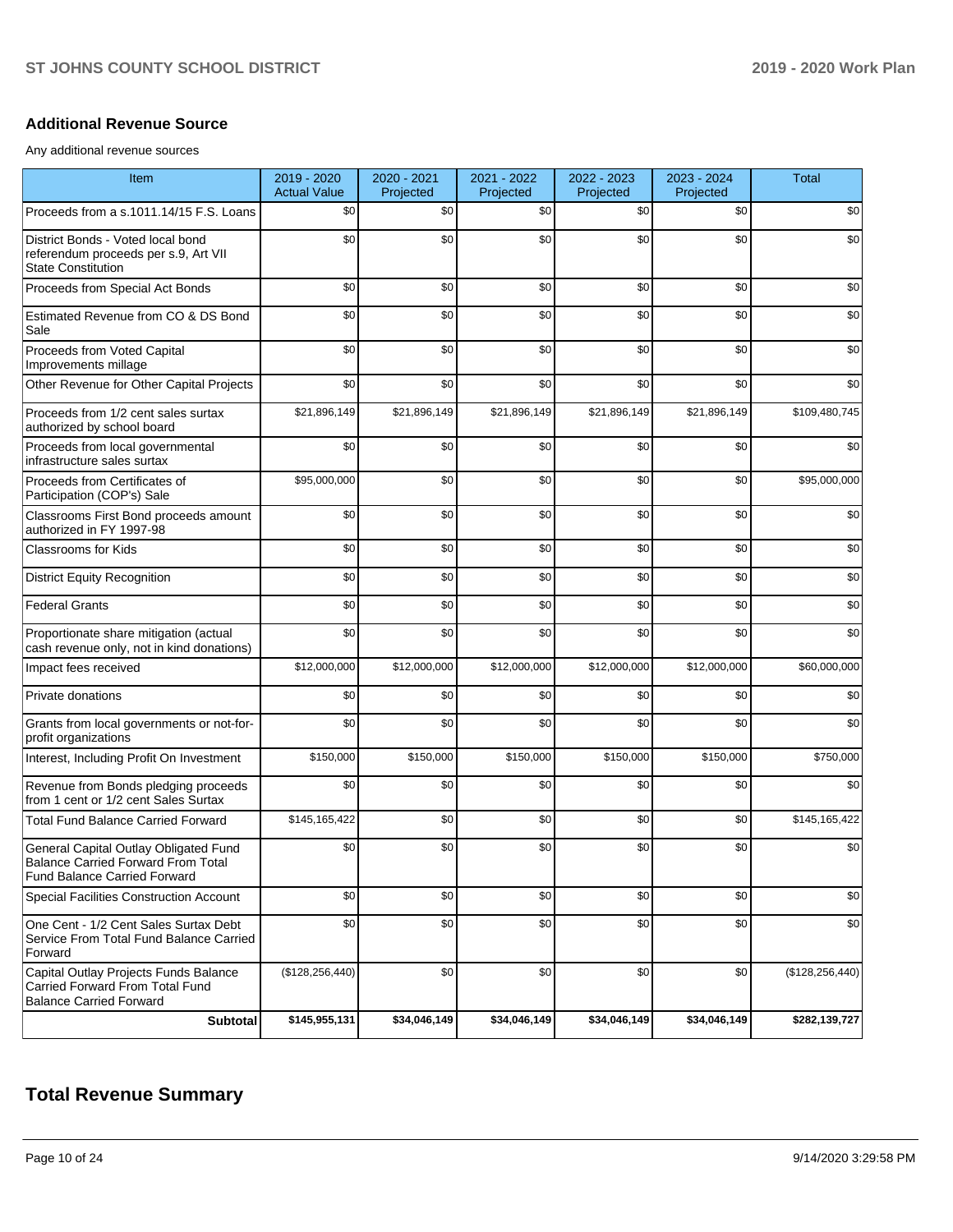| <b>Item Name</b>                                            | 2019 - 2020<br><b>Budget</b> | $2020 - 2021$<br>Projected | 2021 - 2022<br>Projected | 2022 - 2023<br>Projected | 2023 - 2024<br>Projected | <b>Five Year Total</b> |
|-------------------------------------------------------------|------------------------------|----------------------------|--------------------------|--------------------------|--------------------------|------------------------|
| Local 1.5 Mill Discretionary Capital Outlay<br>Revenue      | \$44,368,787                 | \$47,520,110               | \$50,770,319             | \$54,423,580             | \$58,135,450             | \$255,218,246          |
| IPECO and 1.5 Mill Maint and Other 1.5<br>Mill Expenditures | (S40, 776, 184)              | (S39, 893, 349)            | (\$32,341,861)           | (\$32,562,299)           | (\$31,999,299)           | (\$177,572,992)        |
| PECO Maintenance Revenue                                    | \$0 <sub>1</sub>             | \$0                        | \$0                      | \$0                      | \$0 <sub>1</sub>         | \$0                    |
| Available 1.50 Mill for New<br>  Construction               | \$3,592,603                  | \$7,626,761                | \$18,428,458             | \$21,861,281             | \$26,136,151             | \$77,645,254           |

| <b>Item Name</b>                      | 2019 - 2020<br><b>Budget</b> | 2020 - 2021<br>Projected | 2021 - 2022<br>Projected | 2022 - 2023<br>Projected | 2023 - 2024<br>Projected | <b>Five Year Total</b> |
|---------------------------------------|------------------------------|--------------------------|--------------------------|--------------------------|--------------------------|------------------------|
| ICO & DS Revenue                      | \$1,110,181                  | \$1,110,181              | \$1,110,181              | \$1,110,181              | \$1,110,181              | \$5,550,905            |
| <b>IPECO New Construction Revenue</b> | \$0 <sub>1</sub>             | \$0                      | \$0                      | \$0                      | \$0                      | \$0                    |
| Other/Additional Revenue              | \$145,955,131                | \$34,046,149             | \$34,046,149             | \$34,046,149             | \$90,008,089             | \$338,101,667          |
| <b>Total Additional Revenuel</b>      | \$147,065,312                | \$35,156,330             | \$35,156,330             | \$35,156,330             | \$91,118,270             | \$343,652,572          |
| <b>Total Available Revenue</b>        | \$150,657,915                | \$42,783,091             | \$53,584,788             | \$57,017,611             | \$117,254,421            | \$421,297,826          |

# **Project Schedules**

## **Capacity Project Schedules**

A schedule of capital outlay projects necessary to ensure the availability of satisfactory classrooms for the projected student enrollment in K-12 programs.

| <b>Project Description</b>    | Location                        |                          | 2019 - 2020  | 2020 - 2021 | 2021 - 2022 | 2022 - 2023 | 2023 - 2024 | <b>Total</b>     | Funded |
|-------------------------------|---------------------------------|--------------------------|--------------|-------------|-------------|-------------|-------------|------------------|--------|
| Classroom<br>Expansion        | <b>Liberty PInes</b><br>Academy | Planned<br>Cost:         | \$8,000,000  | \$0         | \$0         | \$0         | \$0         | \$8,000,000 Yes  |        |
|                               | <b>Student Stations:</b>        |                          | 440          | O           | $\Omega$    | ∩           | O           | 440              |        |
|                               | <b>Total Classrooms:</b>        |                          | 20           | ∩           | n           | ∩           | r           | 20               |        |
|                               | Gross Sq Ft:                    |                          | 33,000       | U           | $\Omega$    | U           | 0           | 33,000           |        |
| New High School<br><b>HHH</b> | Location not<br>specified       | Planned<br>Cost:         | \$80,000,000 | \$0         | \$0         | \$0         | \$0         | \$80,000,000 Yes |        |
|                               |                                 | <b>Student Stations:</b> | $\Omega$     | 2,134       | $\Omega$    | ი           | 0           | 2,134            |        |
|                               | <b>Total Classrooms:</b>        |                          | $\Omega$     | 86          | $\Omega$    | n           | O           | 86               |        |
|                               | Gross Sq Ft:                    |                          | $\Omega$     | 230,000     | $\Omega$    | O           | $\Omega$    | 230,000          |        |
|                               |                                 | <b>Planned Cost:</b>     | \$88,000,000 | \$0         | \$0         | \$0         | \$0         | \$88,000,000     |        |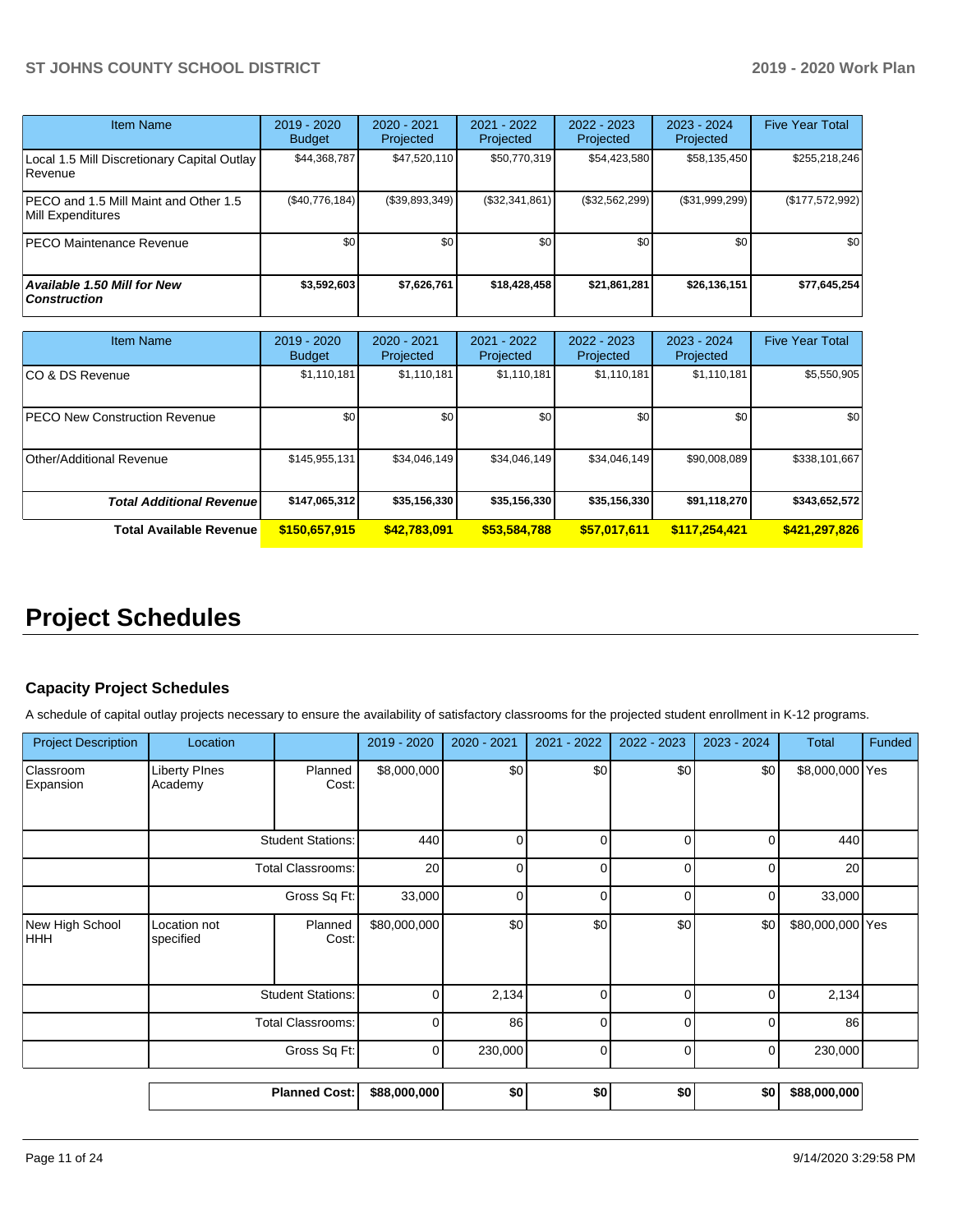| <b>Student Stations: I</b> | 440    | 2.134   |  | 2,574   |
|----------------------------|--------|---------|--|---------|
| <b>Total Classrooms:</b>   | 20     | 86      |  | 106     |
| Gross Sq Ft:               | 33,000 | 230,000 |  | 263,000 |

## **Other Project Schedules**

Major renovations, remodeling, and additions of capital outlay projects that do not add capacity to schools.

| <b>Project Description</b>                                                   | Location                              | 2019 - 2020<br><b>Actual Budget</b> | 2020 - 2021<br>Projected | 2021 - 2022<br>Projected | 2022 - 2023<br>Projected | 2023 - 2024<br>Projected | <b>Total</b>               | Funded |
|------------------------------------------------------------------------------|---------------------------------------|-------------------------------------|--------------------------|--------------------------|--------------------------|--------------------------|----------------------------|--------|
| <b>SREF</b>                                                                  | Location not specified                | \$25,000                            | \$75,000                 | \$75,000                 | \$75,000                 | \$75,000                 | \$325,000 Yes              |        |
| Districtwide Maintenance<br>Program: Add'l Capital<br>Projects               | Location not specified                | \$3,611,766                         | \$8,000,000              | \$8,000,000              | \$8,000,000              | \$16,067,863             | \$43,679,629 Yes           |        |
| Upgrade and New Relocatables Location not specified                          |                                       | \$1,000,000                         | \$2,000,000              | \$2,000,000              | \$2,000,000              | \$2,000,000              | \$9,000,000 Yes            |        |
| Transportation: Motorola<br><b>Handheld Radios</b>                           | Location not specified                | \$24,200                            | \$0                      | \$0                      | \$0                      | \$0                      | \$24,200 Yes               |        |
| <b>AED Replacement</b>                                                       | Location not specified                | \$60,000                            | \$0                      | \$0                      | \$0                      | \$0                      | \$60,000 Yes               |        |
| Half-Cent Sales Surtax Savings<br>for Future Construction                    | Location not specified                | \$0                                 | \$5,805,274              | \$5,805,274              | \$5,805,274              | \$5,805,274              | \$23,221,096 Yes           |        |
| Half-Cent Sales Surtax LED<br><b>Student Light Retrofit for Buses</b>        | Location not specified                | \$24,000                            | \$0                      | \$0                      | \$0                      | \$0                      | \$24,000 Yes               |        |
| <b>Half-Cent Sales Surtax</b><br>Classroom Technology                        | Location not specified                | \$350,000                           | \$0                      | \$0                      | \$0                      | \$0                      | \$350,000 Yes              |        |
| <b>Half-Cent Sales Surtax Security</b><br>Cameras & Access Controls          | Location not specified                | \$150,000                           | \$0                      | \$0                      | \$0                      | \$0                      | \$150,000 Yes              |        |
| Half-Cent Sales Surtax Fencing<br>& Electronic Gate Access<br>Controls       | Location not specified                | \$150,000                           | \$0                      | \$0                      | \$0                      | \$0                      | \$150,000 Yes              |        |
| <b>Half-Cent Sales Surtax</b><br>Maintenance School Security<br>Improvements | Location not specified                | \$288,600                           | \$0                      | \$0                      | \$0                      | \$0                      | \$288,600 Yes              |        |
| Half-Cent Sales Surtax GPS<br><b>System for Buses</b>                        | Location not specified                | \$80,000                            | \$0                      | \$0                      | \$0                      | \$0                      | \$80,000 Yes               |        |
| <b>Half-Cent Sales Surtax</b><br>Technology Improvements                     | Location not specified                | \$0                                 | \$4,000,000              | \$4,000,000              | \$4,000,000              | \$4,000,000              | \$16,000,000 Yes           |        |
| <b>Half-Cent Sales Surtax Security</b><br>Improvements                       | Location not specified                | \$372,674                           | \$2,000,000              | \$2,000,000              | \$2,000,000              | \$2,000,000              | \$8,372,674 Yes            |        |
| <b>Half-Cent Sales Surtax</b><br><b>Maintaining Facilities</b>               | Location not specified                | \$0                                 | \$4,500,000              | \$4,500,000              | \$4,500,000              | \$4,500,000              | \$18,000,000 Yes           |        |
| Half-Cent Sales Surtax Debt<br>Service                                       | Location not specified                | \$5,590,875                         | \$5,590,875              | \$5,590,875              | \$5,590,875              | \$5,590,875              | \$27,954,375 Yes           |        |
| Districtwide Other Projects                                                  | Location not specified                | \$40,800                            | \$811,942                | \$658,639                | \$659,639                | \$0                      | \$2,171,020 Yes            |        |
| Half-Cent Sales Surtax Roof<br>Replacement (Phase 2)                         | <b>GAMBLE ROGERS</b><br><b>MIDDLE</b> | \$900,000                           | \$0                      | \$0                      | \$0                      | \$0                      | \$900,000 Yes              |        |
| Half-Cent Sales Surtax Roof<br>Replacement (Phase1)                          | SEBASTIAN MIDDLE                      | \$950,000                           | \$0                      | \$0                      | \$0                      | \$0                      | \$950,000 Yes              |        |
| <b>Half-Cent Sales Surtax</b><br>Wireless Bus Video Mgmt &<br>Diagnostics    | Location not specified                | \$20,000                            | \$0                      | \$0                      | \$0                      | \$0                      | \$20,000 Yes               |        |
| <b>Half-Cent Sales Surtax Bus</b><br>Planner Maps & Workflow                 | Location not specified                | \$20,000                            | \$0                      | \$0                      | \$0                      | \$0                      | \$20,000 Yes               |        |
|                                                                              |                                       | \$13,657,915                        | \$32,783,091             | \$32,629,788             | \$32,630,788             |                          | \$40,039,012 \$151,740,594 |        |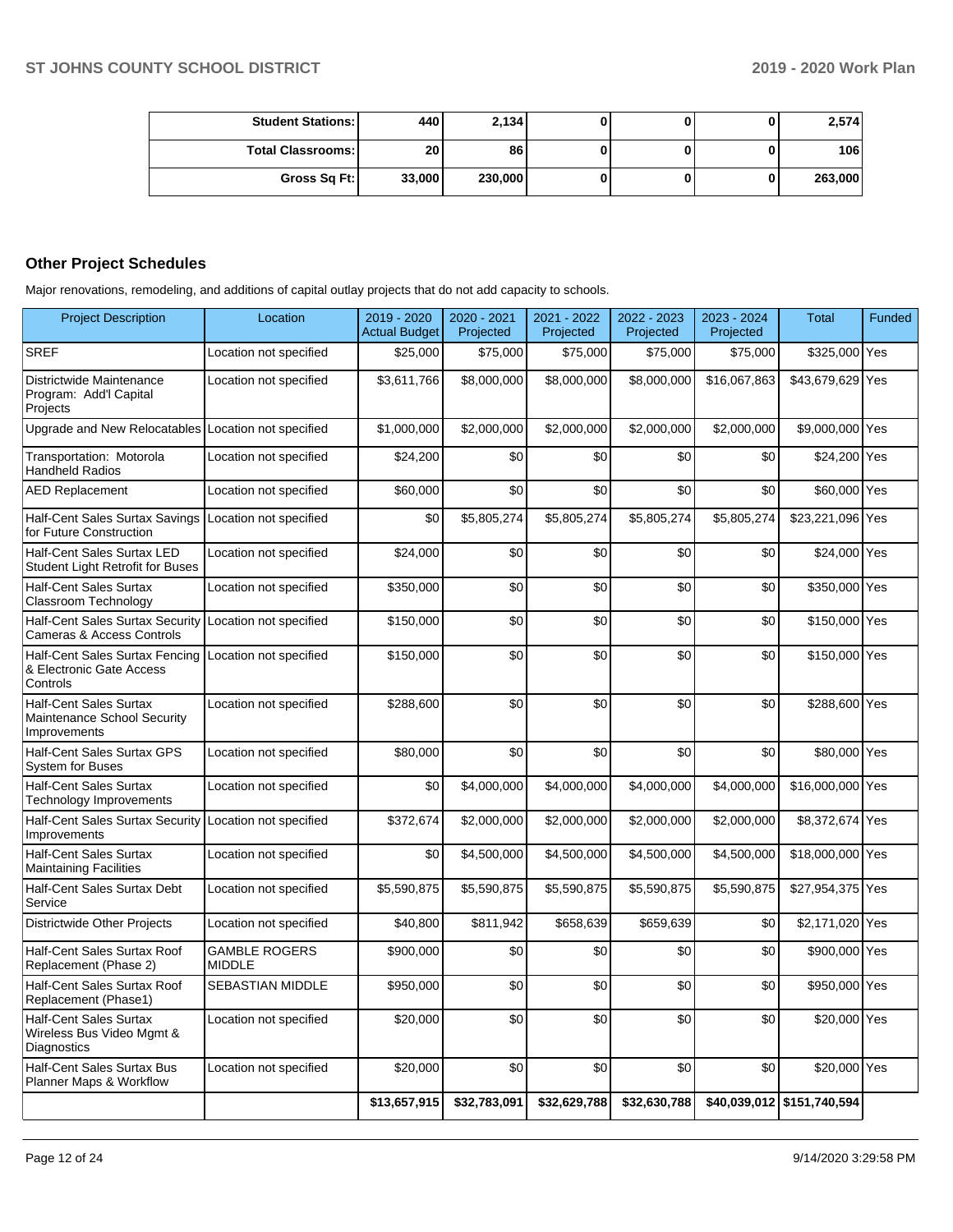## **Additional Project Schedules**

Any projects that are not identified in the last approved educational plant survey.

| <b>Project Description</b> | Location                         | <b>Num</b><br>Classroom<br>s | 2019 - 2020<br><b>Actual Budget</b> | $2020 - 2021$<br>Projected | $2021 - 2022$<br>Projected | 2022 - 2023<br>Projected | $2023 - 2024$<br>Projected | <b>Total</b>                 | Funded |
|----------------------------|----------------------------------|------------------------------|-------------------------------------|----------------------------|----------------------------|--------------------------|----------------------------|------------------------------|--------|
| ∣K-8 School MM             | Location not<br>specified        | 73                           | \$49,000,000                        | \$0                        | \$0                        | \$0                      | \$0                        | \$49,000,000 Yes             |        |
| Classroom Expansion        | <b>SOUTH WOODS</b><br>ELEMENTARY |                              | \$0                                 | \$0                        | \$0                        | \$0                      | \$3,557,232                | \$3,557,232 Yes              |        |
| K-8 School NN              | Location not<br>specified        | 73 <sub>l</sub>              | \$0                                 | ا 30                       | \$11.000.000               | \$14,251,823             | \$23,748,177               | \$49,000,000 Yes             |        |
| High School III            | Location not<br>specified        | 86                           | \$0                                 | \$10,000,000               | \$9,955,000                | \$10,135,000             | \$49,910,000               | \$80,000,000 Yes             |        |
|                            |                                  | 240                          | \$49,000,000                        | \$10,000,000               | \$20,955,000               | \$24,386,823             |                            | \$77,215,409   \$181,557,232 |        |

#### **Non Funded Growth Management Project Schedules**

Schedule indicating which projects, due to planned development, that CANNOT be funded from current revenues projected over the next five years.

Nothing reported for this section.

# **Tracking**

## **Capacity Tracking**

| Location                                            | $2019 -$<br><b>2020 Satis.</b><br>Stu. Sta. | Actual<br>$2019 -$<br><b>2020 FISH</b><br>Capacity | Actual<br>$2018 -$<br>2019<br><b>COFTE</b> | # Class<br><b>Rooms</b> | Actual<br>Average<br>$2019 -$<br>2020 Class<br><b>Size</b> | Actual<br>$2019 -$<br>2020<br><b>Utilization</b> | <b>New</b><br>Stu.<br>Capacity | <b>New</b><br>Rooms to<br>be<br>Added/Re<br>moved | Projected<br>$2023 -$<br>2024<br><b>COFTE</b> | Projected<br>$2023 -$<br>2024<br>Utilization | Projected<br>$2023 -$<br>2024 Class<br><b>Size</b> |
|-----------------------------------------------------|---------------------------------------------|----------------------------------------------------|--------------------------------------------|-------------------------|------------------------------------------------------------|--------------------------------------------------|--------------------------------|---------------------------------------------------|-----------------------------------------------|----------------------------------------------|----------------------------------------------------|
| ICROOKSHANK<br><b>IELEMENTARY</b>                   | 1,006                                       | 1,006                                              | 754                                        | 54                      | 14                                                         | 75.00 %                                          | $-244$                         | $-10$                                             | 762                                           | 100.00 %                                     | 17                                                 |
| IEVELYN HAMBLEN<br><b>IEDUCATION CENTER</b>         | 406                                         | 406                                                | 126                                        | 21                      | 6                                                          | 31.00 %                                          | 0                              | $\Omega$                                          | 141                                           | 35.00 %                                      | $\overline{7}$                                     |
| KETTERLINUS<br>ELEMENTARY                           | 485                                         | 485                                                | 411                                        | 26                      | 16 <sup>1</sup>                                            | 85.00 %                                          | $\Omega$                       | $\Omega$                                          | 485                                           | 100.00%                                      | 19                                                 |
| <b>PONTE VEDRA-PALM</b><br><b>VALLEY ELEMENTARY</b> | 648                                         | 648                                                | 470                                        | 36                      | 13                                                         | 73.00 %                                          | $-54$                          | -3                                                | 594                                           | 100.00 %                                     | 18                                                 |
| <b>R B HUNT ELEMENTARY</b>                          | 699                                         | 699                                                | 637                                        | 37                      | 17                                                         | 91.00 %                                          | $\Omega$                       | $\Omega$                                          | 699                                           | 100.00%                                      | 19                                                 |
| IMURRAY MIDDLE                                      | 1,093                                       | 983                                                | 752                                        | 49                      | 15                                                         | 77.00 %                                          | $\Omega$                       | 0                                                 | 983                                           | 100.00 %                                     | 20                                                 |
| ISAINT AUGUSTINE<br>ISENIOR HIGH                    | 1,901                                       | 1,805                                              | 1,671                                      | 79                      | 21                                                         | 93.00 %                                          | $\Omega$                       | 0                                                 | 1,805                                         | 100.00 %                                     | 23                                                 |
| IWEBSTER<br><b>IELEMENTARY</b>                      | 995                                         | 995                                                | 466                                        | 58                      | 8                                                          | 47.00 %                                          | $-36$                          | -2                                                | 959                                           | 100.00 %                                     | 17                                                 |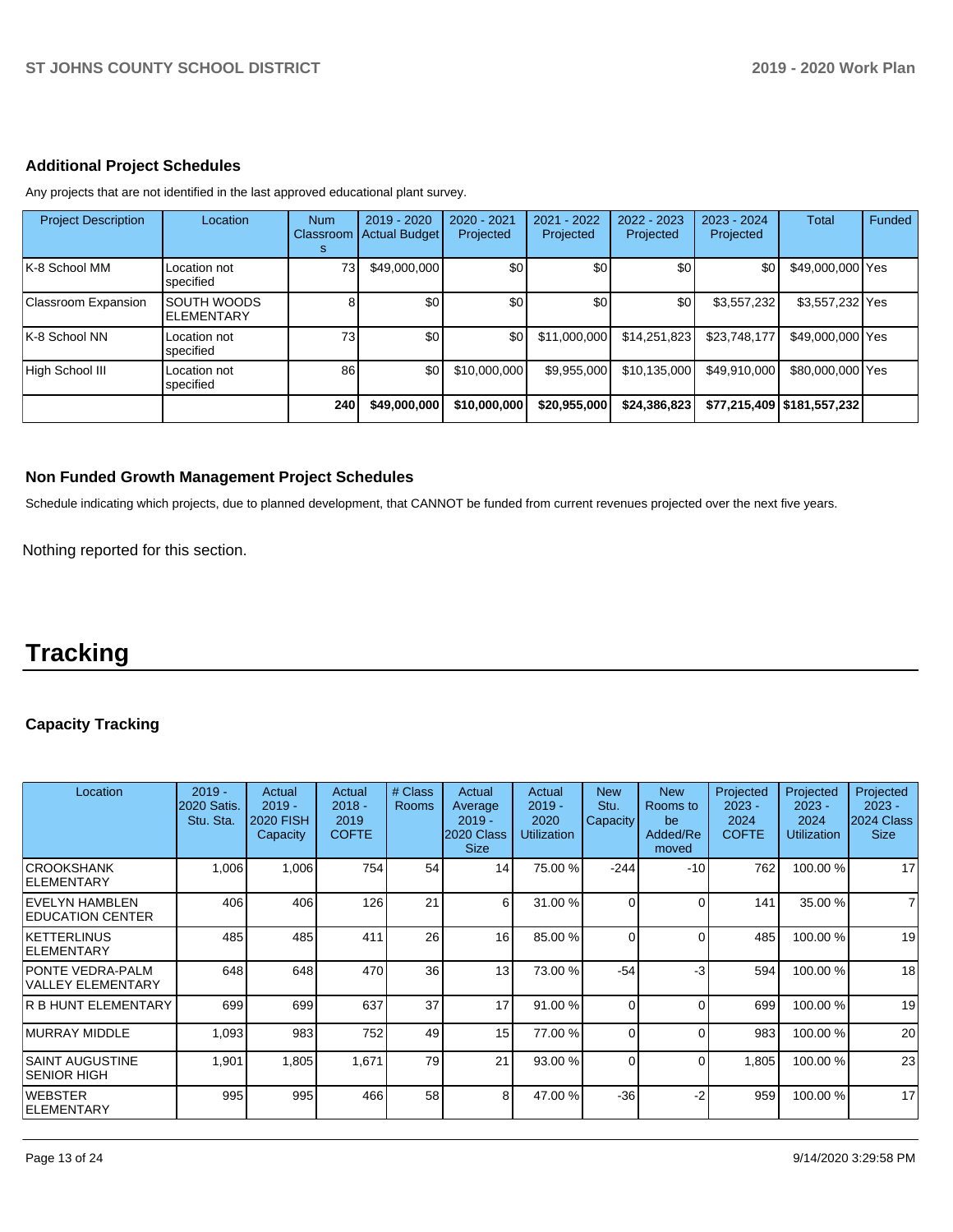| IFIRST COAST<br><b>TECHNICAL INSTITUTE</b>                     | 1,457 | 1,748 | 307   | 86  | 4  | 18.00 %  | $\mathbf 0$ | $\Omega$       | 325   | 19.00 %      | 4    |
|----------------------------------------------------------------|-------|-------|-------|-----|----|----------|-------------|----------------|-------|--------------|------|
| <b>JULINGTON CREEK</b><br><b>ELEMENTARY</b>                    | 1,172 | 1,172 | 972   | 63  | 15 | 83.00 %  | $-144$      | -8             | 1,028 | 100.00%      | 19   |
| ALLEN D NEASE<br><b>SENIOR HIGH</b>                            | 2,952 | 2,804 | 2,438 | 119 | 20 | 87.00 %  | $-675$      | -29            | 2,129 | 100.00%      | 24   |
| W DOUGLAS HARTLEY<br><b>ELEMENTARY</b>                         | 729   | 729   | 627   | 40  | 16 | 86.00 %  | $\Omega$    | $\Omega$       | 729   | 100.00%      | 18   |
| <b>SEBASTIAN MIDDLE</b>                                        | 906   | 815   | 728   | 44  | 17 | 89.00 %  | 0           | $\mathbf 0$    | 815   | 100.00%      | 19   |
| <b>ALICE B LANDRUM</b><br><b>MIDDLE</b>                        | 1,290 | 1,161 | 1,224 | 59  | 21 | 105.00%  | $-238$      | -11            | 923   | 100.00%      | 19   |
| SWITZERLAND POINT<br><b>MIDDLE</b>                             | 1,157 | 1,041 | 1,310 | 55  | 24 | 126.00%  | $-172$      | -8             | 869   | 100.00%      | 18   |
| <b>OSCEOLA</b><br><b>ELEMENTARY</b>                            | 856   | 856   | 680   | 46  | 15 | 79.00 %  | $-108$      | -6             | 748   | 100.00%      | 19   |
| <b>MILL CREEK</b><br><b>ELEMENTARY</b>                         | 1,694 | 1,694 | 1,007 | 77  | 13 | 59.00 %  | 0           | $\mathbf 0$    | 1,694 | 100.00%      | 22   |
| <b>MARJORIE KINNAN</b><br><b>RAWLINGS</b><br><b>ELEMENTARY</b> | 739   | 739   | 549   | 37  | 15 | 74.00 %  | $\Omega$    | $\Omega$       | 739   | 100.00%      | 20   |
| <b>OTIS A MASON</b><br><b>ELEMENTARY</b>                       | 669   | 669   | 608   | 36  | 17 | 91.00%   | $\Omega$    | $\Omega$       | 669   | 100.00%      | 19   |
| <b>CUNNINGHAM CREEK</b><br>ELEMENTARY                          | 806   | 806   | 587   | 41  | 14 | 73.00 %  | $-160$      | -9             | 646   | 100.00%      | 20   |
| <b>GAMBLE ROGERS</b><br><b>MIDDLE</b>                          | 1,005 | 904   | 915   | 47  | 19 | 101.00%  | 0           | $\mathbf 0$    | 904   | 100.00%      | 19   |
| <b>OCEAN PALMS</b><br><b>ELEMENTARY</b>                        | 865   | 865   | 529   | 46  | 11 | 61.00%   | $-198$      | -9             | 667   | 100.00%      | 18   |
| <b>PEDRO MENENDEZ</b><br><b>SENIOR HIGH</b>                    | 1,567 | 1,488 | 1,240 | 62  | 20 | 83.00 %  | $-50$       | $-2$           | 1,438 | 100.00%      | 24   |
| <b>BARTRAM TRAIL</b><br><b>SENIOR HIGH</b>                     | 2,467 | 2,343 | 2,485 | 100 | 25 | 106.00%  | $-418$      | -17            | 1,925 | 100.00%      | 23   |
| <b>FRUIT COVE MIDDLE</b>                                       | 1,486 | 1,337 | 1,275 | 64  | 20 | 95.00 %  | $-286$      | $-13$          | 1,051 | 100.00%      | 21   |
| <b>DURBIN CREEK</b><br><b>ELEMENTARY</b>                       | 966   | 966   | 805   | 49  | 16 | 83.00 %  | $-108$      | -6             | 858   | 100.00%      | 20   |
| <b>TIMBERLIN CREEK</b><br><b>ELEMENTARY</b>                    | 1,066 | 1,066 | 972   | 57  | 17 | 91.00%   | $-306$      | $-17$          | 760   | 100.00%      | 19   |
| SOUTH WOODS<br><b>ELEMENTARY</b>                               | 814   | 814   | 632   | 43  | 15 | 78.00 %  | $-180$      | -10            | 634   | 100.00%      | 19   |
| <b>HICKORY CREEK</b><br><b>ELEMENTARY</b>                      | 760   | 760   | 717   | 40  | 18 | 94.00 %  | 0           | $\overline{0}$ |       | 760 100.00 % | $19$ |
| Wards Creek Elementary                                         | 984   | 984   | 699   | 52  | 13 | 71.00 %  | $-224$      | $-12$          | 760   | 100.00%      | 19   |
| Pacetti Bay Middle School                                      | 1,754 | 1,578 | 1,471 | 74  | 20 | 93.00 %  | $-528$      | $-26$          | 1,050 | 100.00%      | 22   |
| Creekside High School                                          | 2,343 | 2,225 | 2,197 | 91  | 24 | 99.00 %  | $-650$      | $-26$          | 1,575 | 100.00%      | 24   |
| Ponte Vedra High School                                        | 1,743 | 1,655 | 1,740 | 74  | 24 | 105.00 % | $-100$      | $-4$           | 1,555 | 100.00%      | 22   |
| Liberty PInes Academy                                          | 1,788 | 1,609 | 1,593 | 83  | 19 | 99.00 %  | $-512$      | $-26$          | 1,097 | 100.00%      | 19   |
| Palencia Elementary<br>School                                  | 841   | 841   | 843   | 46  | 18 | 100.00%  | $-108$      | -6             | 733   | 100.00%      | 18   |
| Patriot Oaks Academy                                           | 1,724 | 1,551 | 1,440 | 78  | 18 | 93.00 %  | $-436$      | $-20$          | 1,115 | 100.00%      | 19   |
| Valley Ridge Academy                                           | 1,750 | 1,575 | 1,403 | 79  | 18 | 89.00%   | $-324$      | $-15$          | 1,251 | 100.00%      | 20   |
| PICOLATA CROSSING<br><b>ELEMENTARY</b>                         | 968   | 968   | 690   | 49  | 14 | 71.00%   | 0           | 0              | 968   | 100.00%      | 20   |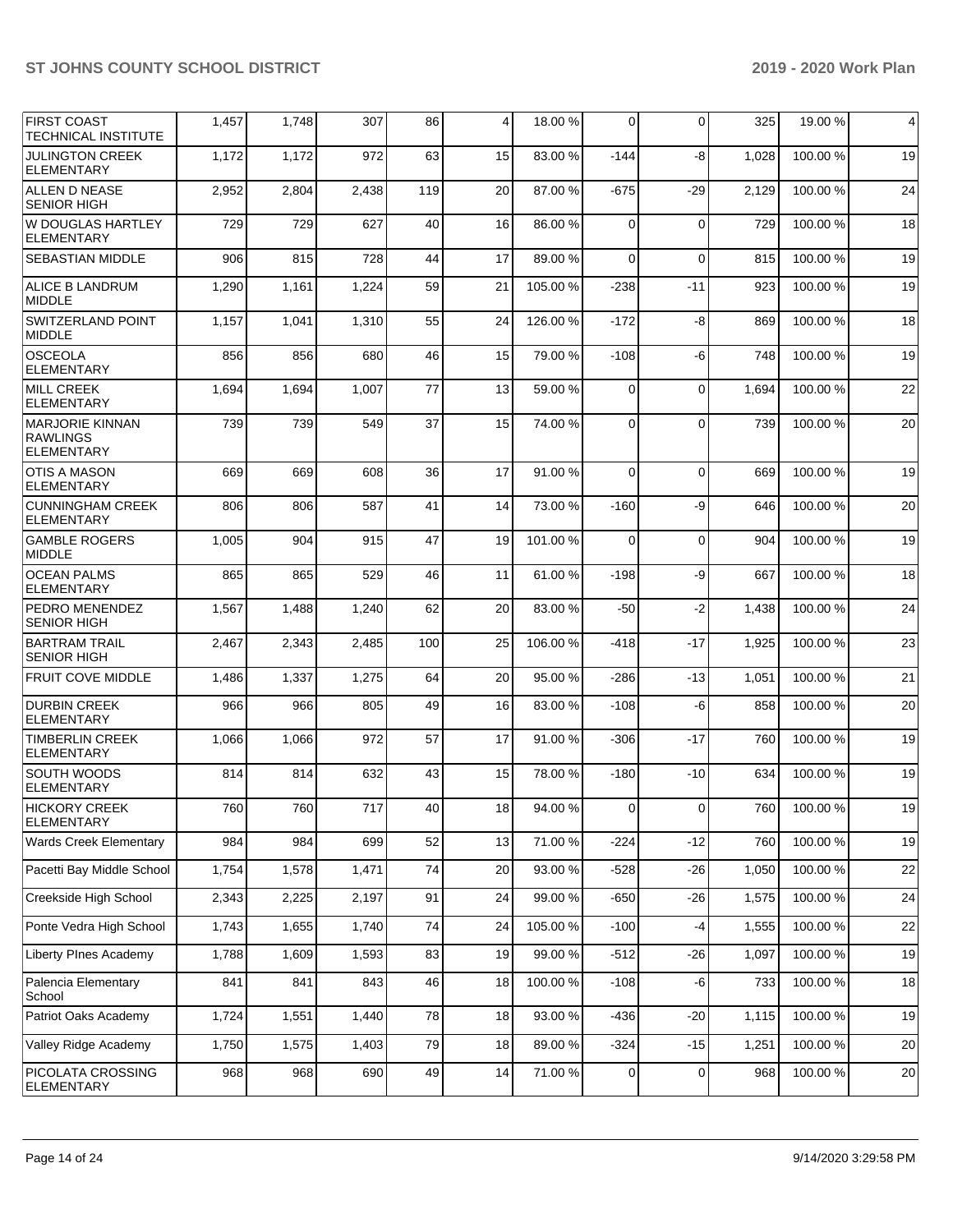| <b>FREEDOM CROSSING</b><br><b>ACADEMY</b> | .619   |        | .028   | 77    | 13  | $0.00 \%$ |         |        | .457   | $0.00 \%$  | 19 |
|-------------------------------------------|--------|--------|--------|-------|-----|-----------|---------|--------|--------|------------|----|
| <b>PALM VALLEY</b><br><b>ACADEMY</b>      | 2,008  |        | .306   | 95    | 14. | $0.00 \%$ | -3921   | $-18$  | .457   | $-372.00%$ | 19 |
|                                           | 50,178 | 44.790 | 40.303 | 2,369 | 17  | 89.98 %   | -6.6511 | $-313$ | 39,757 | 104.24 %   | 19 |

The COFTE Projected Total (39,757) for 2023 - 2024 must match the Official Forecasted COFTE Total (47,561 ) for 2023 - 2024 before this section can be completed. In the event that the COFTE Projected Total does not match the Official forecasted COFTE, then the Balanced Projected COFTE Table should be used to balance COFTE.

| Projected COFTE for 2023 - 2024 |        |  |  |  |  |  |
|---------------------------------|--------|--|--|--|--|--|
| Elementary (PK-3)               | 13,714 |  |  |  |  |  |
| Middle (4-8)                    | 18,975 |  |  |  |  |  |
| High (9-12)                     | 14.871 |  |  |  |  |  |
|                                 | 47.561 |  |  |  |  |  |

| <b>Grade Level Type</b> | <b>Balanced Projected</b><br>COFTE for 2023 - 2024 |
|-------------------------|----------------------------------------------------|
| Elementary (PK-3)       | 290                                                |
| Middle $(4-8)$          | 3,544                                              |
| High (9-12)             | 3,969                                              |
|                         | 47,560                                             |

## **Relocatable Replacement**

Number of relocatable classrooms clearly identified and scheduled for replacement in the school board adopted financially feasible 5-year district work program.

| Location                           | 2019 - 2020 | $2020 - 2021$ | 2021 - 2022 | 2022 - 2023 | 2023 - 2024 | Year 5 Total     |
|------------------------------------|-------------|---------------|-------------|-------------|-------------|------------------|
| <b>CROOKSHANK ELEMENTARY</b>       | $\mathbf 0$ | 0             | 0           | 0           | 10          | 10 <sup>1</sup>  |
| PONTE VEDRA-PALM VALLEY ELEMENTARY | $\mathbf 0$ | $\Omega$      | $\Omega$    | $\Omega$    | 3           | $\mathbf{3}$     |
| WEBSTER ELEMENTARY                 | 0           | 2             | $\Omega$    | $\Omega$    | 0           | $\overline{2}$   |
| JULINGTON CREEK ELEMENTARY         | 0           | $\Omega$      | $\Omega$    | 0           | 8           | 8                |
| ALLEN D NEASE SENIOR HIGH          | 0           | $\Omega$      | 29          | $\Omega$    | 0           | 29               |
| ALICE B LANDRUM MIDDLE             | 0           | $\Omega$      | $\Omega$    | $\Omega$    | 11          | 11               |
| SWITZERLAND POINT MIDDLE           | 0           | $\Omega$      | $\Omega$    | $\Omega$    | 8           | 8                |
| <b>OSCEOLA ELEMENTARY</b>          | $\Omega$    | $\Omega$      | $\Omega$    | $\Omega$    | 6           | $6 \overline{6}$ |
| CUNNINGHAM CREEK ELEMENTARY        | $\mathbf 0$ | $\Omega$      | 0           | $\Omega$    | 9           | 9                |
| <b>OCEAN PALMS ELEMENTARY</b>      | $\mathbf 0$ | $\Omega$      | 0           | $\Omega$    | 11          | 11               |
| BARTRAM TRAIL SENIOR HIGH          | $\Omega$    | $\Omega$      | $\Omega$    | $\Omega$    | 18          | 18               |
| <b>FRUIT COVE MIDDLE</b>           | 0           | $\Omega$      | $\Omega$    | $\Omega$    | 13          | 13               |
| <b>DURBIN CREEK ELEMENTARY</b>     | 0           | $\Omega$      | $\Omega$    | $\Omega$    | 6           | $6 \overline{6}$ |
| TIMBERLIN CREEK ELEMENTARY         | $\mathbf 0$ | $\Omega$      | $\Omega$    | $\Omega$    | 18          | 18               |
| SOUTH WOODS ELEMENTARY             | $\mathbf 0$ | $\Omega$      | $\Omega$    | $\Omega$    | 8           | 8                |
| <b>Wards Creek Elementary</b>      | $\mathbf 0$ | $\Omega$      | $\Omega$    | $\Omega$    | 12          | 12               |
| Pacetti Bay Middle School          | $\Omega$    | $\Omega$      | 6           | $\Omega$    | 20          | 26               |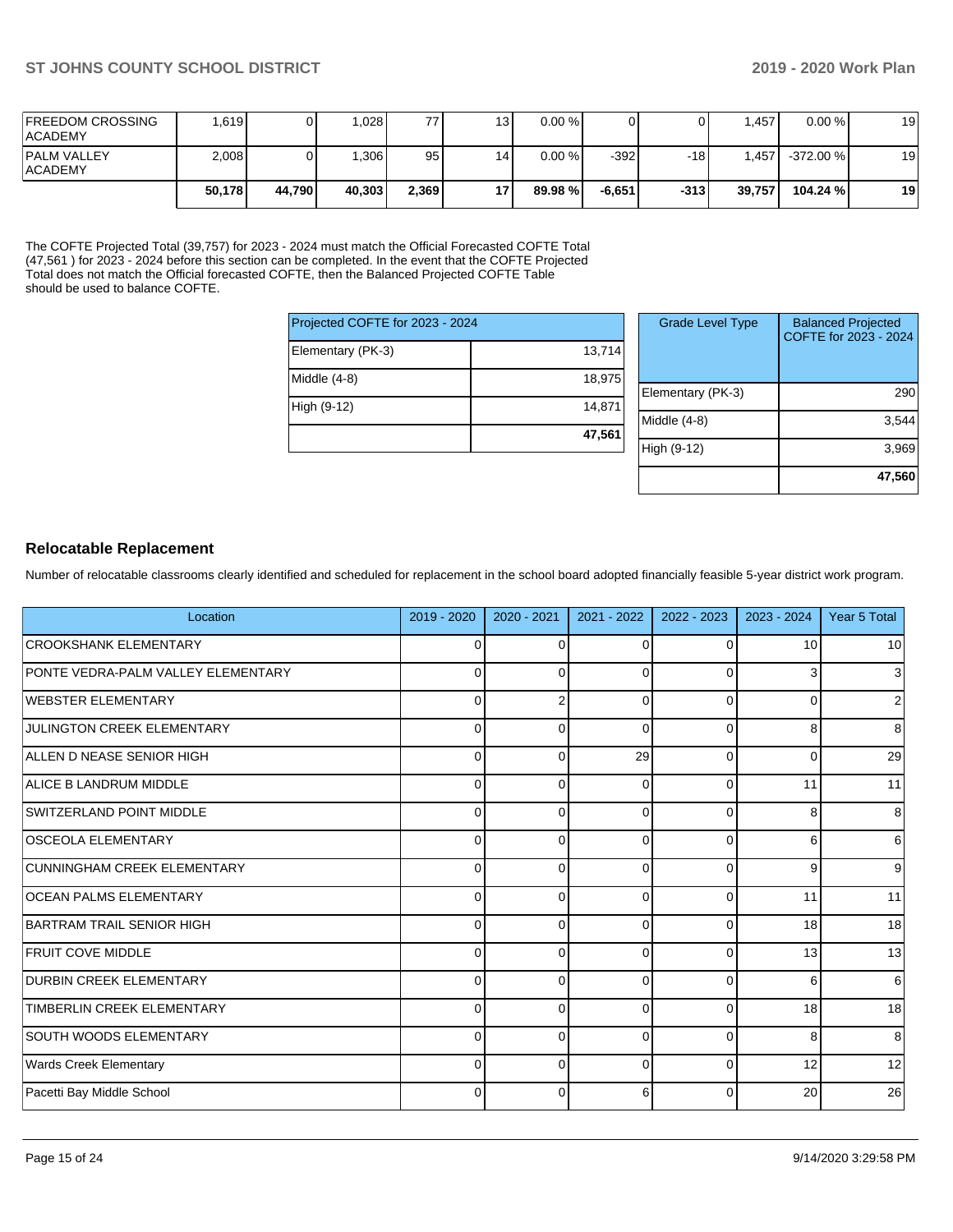| Creekside High School                  |    |    |   | 28  | 28  |
|----------------------------------------|----|----|---|-----|-----|
| Ponte Vedra High School                |    |    |   |     |     |
| Liberty PInes Academy                  | 20 |    |   |     | 26  |
| Palencia Elementary School             |    |    |   |     | 6   |
| Patriot Oaks Academy                   |    |    |   | 14  | 20  |
| Valley Ridge Academy                   |    |    |   | 15  | 21  |
| <b>PALM VALLEY ACADEMY</b>             |    | 18 |   |     | 18  |
| <b>Total Relocatable Replacements:</b> | 34 | 53 | 0 | 232 | 321 |

## **Charter Schools Tracking**

Information regarding the use of charter schools.

| Location-Type                                                                                | # Relocatable<br>units or<br>permanent<br>classrooms | Owner            | Year Started or<br>Scheduled | Student<br><b>Stations</b> | <b>Students</b><br>Enrolled | Years in<br>Contract | <b>Total Charter</b><br><b>Students</b><br>projected for<br>$2023 - 2024$ |
|----------------------------------------------------------------------------------------------|------------------------------------------------------|------------------|------------------------------|----------------------------|-----------------------------|----------------------|---------------------------------------------------------------------------|
| Therapeutic Learning Center<br>$ $ (TLC); PK; 2101 ARC Drive St.<br>Augustine, FL 32084      |                                                      | 2 PRIVATE        | 2000                         | 20                         | 17                          | 5.                   | 36 <sup>1</sup>                                                           |
| St. Johns Community Campus;<br>ESE Ages 18-22; 62 Cuna Street,<br>St. Augustine, FL 32084    |                                                      | 4 PRIVATE        | 2010                         | 30 <sub>1</sub>            | 39                          | 51                   | 100                                                                       |
| St. Augustine Public Montessori;<br>Grades 1-6; 7A Williams St., St.<br>Augustine, FL, 32084 |                                                      | 7 <b>PRIVATE</b> | 2012                         | 130                        | 122                         | 2                    | 130                                                                       |
|                                                                                              | 13                                                   |                  |                              | 180                        | 178 l                       |                      | 266                                                                       |

## **Special Purpose Classrooms Tracking**

The number of classrooms that will be used for certain special purposes in the current year, by facility and type of classroom, that the district will, 1), not use for educational purposes, and 2), the co-teaching classrooms that are not open plan classrooms and will be used for educational purposes.

| School                                 |  | School Type $\#$ of Elementary $\#$ of Middle 4-8 $\#$ of High 9-12<br>K-3 Classrooms I | <b>Classrooms</b> | <b>Classrooms</b> | # of $ESE$<br><b>Classrooms</b> | # of Combo<br><b>Classrooms</b> | Total<br><b>Classrooms</b> |
|----------------------------------------|--|-----------------------------------------------------------------------------------------|-------------------|-------------------|---------------------------------|---------------------------------|----------------------------|
| <b>Total Educational Classrooms: I</b> |  |                                                                                         |                   |                   | 01                              | 01                              |                            |

| School                                                 | School Type | # of Elementary<br>K-3 Classrooms | # of Middle 4-8<br><b>Classrooms</b> | # of High $9-12$<br><b>Classrooms</b> | $#$ of ESE<br><b>Classrooms</b> | # of Combo<br><b>Classrooms</b> | Total<br>Classrooms |
|--------------------------------------------------------|-------------|-----------------------------------|--------------------------------------|---------------------------------------|---------------------------------|---------------------------------|---------------------|
| <b>IMILL CREEK ACADEMY</b>                             | Co-Teaching |                                   |                                      |                                       |                                 |                                 | 9                   |
| <b>IMARJORIE KINNAN RAWLINGS</b><br><b>IELEMENTARY</b> | Co-Teaching |                                   |                                      |                                       |                                 |                                 | 6                   |
| <b>IOTIS A MASON ELEMENTARY</b>                        | Co-Teaching |                                   |                                      |                                       |                                 |                                 | 5'                  |
| SAINT AUGUSTINE SENIOR HIGH                            | Co-Teaching |                                   |                                      |                                       |                                 |                                 | 3                   |
| WEBSTER ELEMENTARY                                     | Co-Teaching |                                   |                                      |                                       |                                 |                                 |                     |
| <b>JULINGTON CREEK</b><br><b>IELEMENTARY</b>           | Co-Teaching |                                   |                                      |                                       |                                 |                                 | 3                   |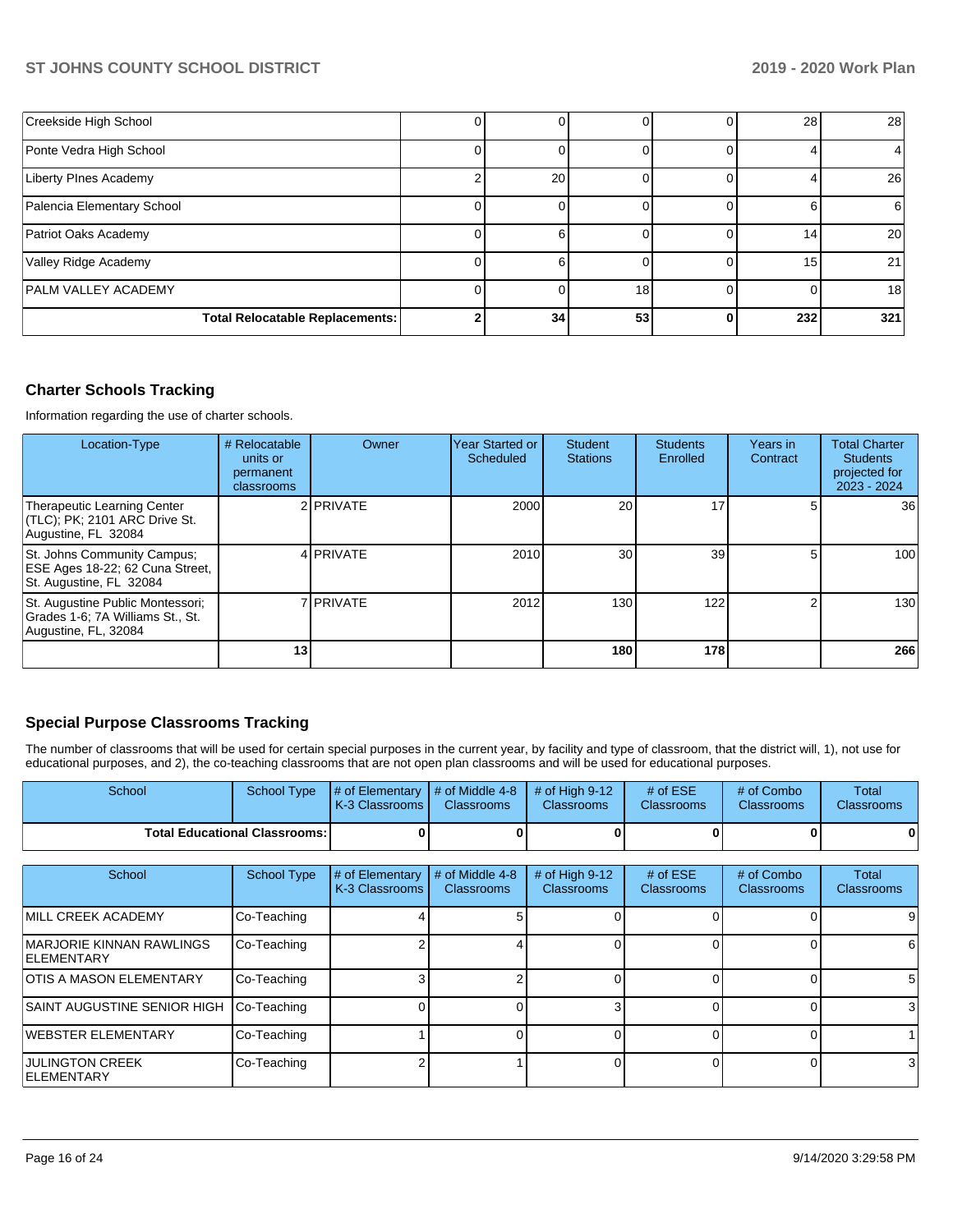| W DOUGLAS HARTLEY<br><b>ELEMENTARY</b>       | Co-Teaching                          |          | 0              | $\Omega$ | <sup>0</sup> | 0              | $\mathbf{3}$    |
|----------------------------------------------|--------------------------------------|----------|----------------|----------|--------------|----------------|-----------------|
| <b>KETTERLINUS ELEMENTARY</b>                | Co-Teaching                          | 3        | 0              | $\Omega$ | 0            | $\Omega$       | $\mathbf{3}$    |
| PONTE VEDRA-PALM VALLEY<br><b>ELEMENTARY</b> | Co-Teaching                          |          | 0              | $\Omega$ | 0            | $\Omega$       | $\overline{2}$  |
| <b>R B HUNT ELEMENTARY</b>                   | Co-Teaching                          |          | 0              | $\Omega$ | $\Omega$     | $\Omega$       | 1               |
| <b>TIMBERLIN CREEK ELEMENTARY</b>            | Co-Teaching                          |          | 6              | $\Omega$ | 0            | $\Omega$       | 8               |
| <b>SOUTH WOODS ELEMENTARY</b>                | Co-Teaching                          |          | $\overline{2}$ | $\Omega$ | 0            | $\Omega$       | 6               |
| <b>HICKORY CREEK ELEMENTARY</b>              | Co-Teaching                          | 3        | $\Omega$       | $\Omega$ | $\Omega$     | 0              | $\mathbf{3}$    |
| <b>CROOKSHANK ELEMENTARY</b>                 | Co-Teaching                          |          | 0              | $\Omega$ | $\Omega$     | $\Omega$       | 1               |
| PEDRO MENENDEZ SENIOR HIGH                   | Co-Teaching                          | $\Omega$ | 0              | 2        | $\Omega$     | $\Omega$       | $\overline{2}$  |
| <b>DURBIN CREEK ELEMENTARY</b>               | Co-Teaching                          | 0        | 2              | $\Omega$ | <sup>0</sup> | 0              | $\overline{2}$  |
| <b>CUNNINGHAM CREEK</b><br><b>ELEMENTARY</b> | Co-Teaching                          |          | $\Omega$       | $\Omega$ | $\Omega$     | 0              | $\overline{2}$  |
| <b>GAMBLE ROGERS MIDDLE</b>                  | Co-Teaching                          | $\Omega$ | 17             | $\Omega$ | 3            | $\Omega$       | 20              |
| OCEAN PALMS ELEMENTARY                       | Co-Teaching                          | 2        | $\overline{2}$ |          | 0            | $\overline{0}$ | $5\overline{)}$ |
| Liberty PInes Academy                        | Co-Teaching                          |          | 6              | $\Omega$ | 0            | $\Omega$       | 8               |
| Palencia Elementary School                   | Co-Teaching                          | 3        | 4              | $\Omega$ | 0            | 0              | $\overline{7}$  |
| Patriot Oaks Academy                         | Co-Teaching                          |          | 6              | $\Omega$ | 0            | 0              | $\overline{7}$  |
| Valley Ridge Academy                         | Co-Teaching                          |          | 2              | $\Omega$ | 0            | $\Omega$       | $\mathbf{3}$    |
| PICOLATA CROSSING<br><b>ELEMENTARY</b>       | Co-Teaching                          | 3        |                | $\Omega$ | 0            | $\Omega$       | $\overline{4}$  |
| PALM VALLEY ACADEMY                          | Co-Teaching                          | 7        | 11             | $\Omega$ | $\Omega$     | $\Omega$       | 18              |
| <b>FREEDOM CROSSING ACADEMY</b>              | Co-Teaching                          | 5        | 12             | $\Omega$ | 0            | $\overline{0}$ | 17              |
|                                              | <b>Total Co-Teaching Classrooms:</b> | 57       | 83             | 6        |              | 0              | 149             |

### **Infrastructure Tracking**

**Necessary offsite infrastructure requirements resulting from expansions or new schools. This section should include infrastructure information related to capacity project schedules and other project schedules (Section 4).** 

K-8 Expansion at Liberty Pines Academy. None. Existing site.

New High School HHH: Water and sewer line extensions and road improvements for access.

K-8 School MM: Water and sewer line extensions and road improvements for access.

New High School III: Water and sewer line extensions and road improvements for access.

New K-8 School NN: Water and sewer line extensions and road improvements for access.

Elementary Expansion at South Woods Elementary School. None. Existing site.

**Proposed location of planned facilities, whether those locations are consistent with the comprehensive plans of all affected local governments, and recommendations for infrastructure and other improvements to land adjacent to existing facilities. Provisions of 1013.33(12), (13) and (14) and 1013.36** must be addressed for new facilities planned within the 1st three years of the plan (Section 5).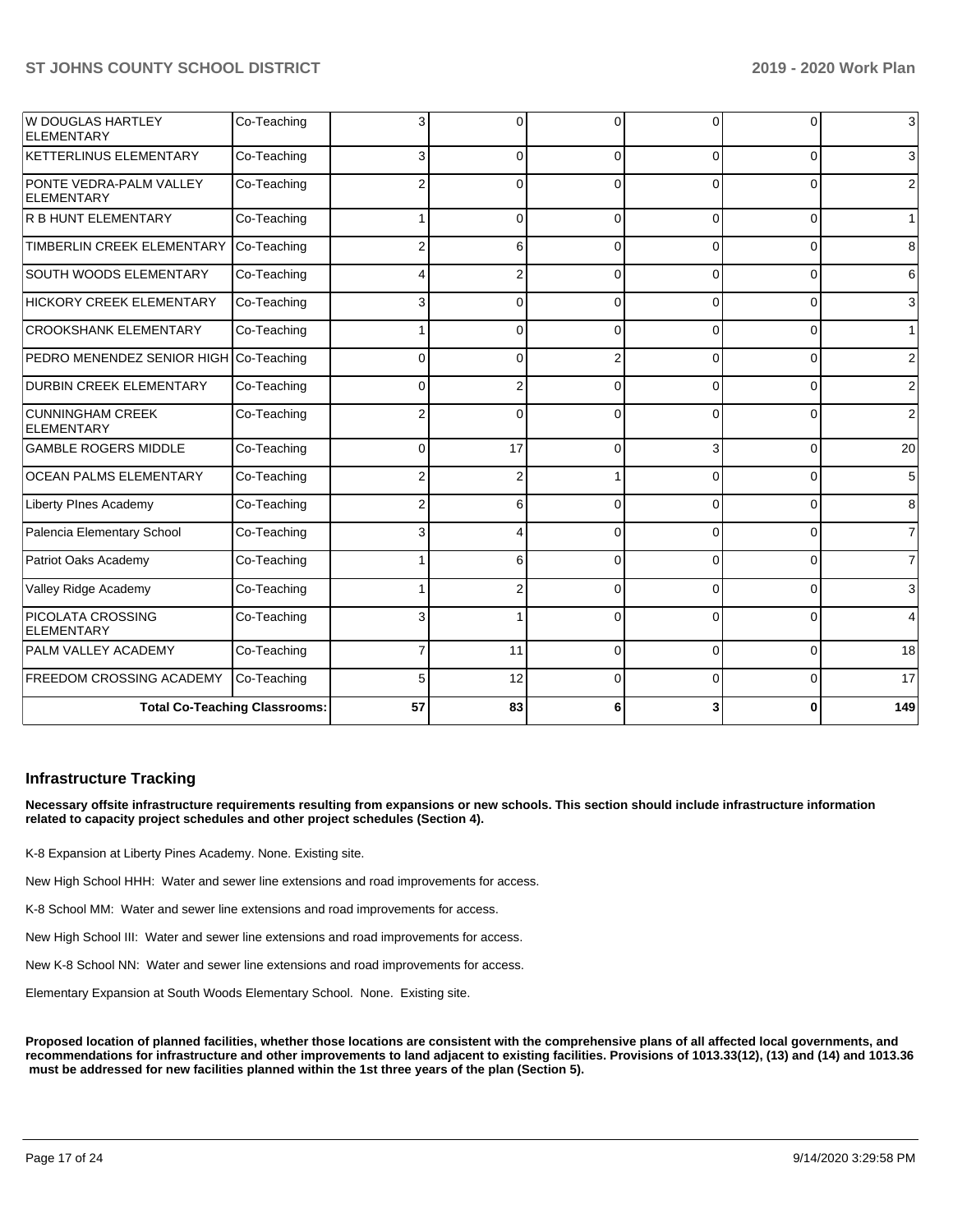K-8 Expansion at Liberty Pines Academy.

New High School HHH: International Golf Parkway.

K-8 School MM: Pine Island Road.

New High School III: Undetermined location.

New K-8 School NN: Undetermined location.

Elementary Expansion at South Woods Elementary School.

**Consistent with Comp Plan?** Yes

## **Net New Classrooms**

The number of classrooms, by grade level and type of construction, that were added during the last fiscal year.

| List the net new classrooms added in the 2018 - 2019 fiscal year.                                                                                       |                              |                                   |                                |                        | List the net new classrooms to be added in the 2019 - 2020 fiscal<br>year. |                          |                              |                        |  |
|---------------------------------------------------------------------------------------------------------------------------------------------------------|------------------------------|-----------------------------------|--------------------------------|------------------------|----------------------------------------------------------------------------|--------------------------|------------------------------|------------------------|--|
| "Classrooms" is defined as capacity carrying classrooms that are added to increase<br>capacity to enable the district to meet the Class Size Amendment. |                              |                                   |                                |                        | Totals for fiscal year 2019 - 2020 should match totals in Section 15A.     |                          |                              |                        |  |
| Location                                                                                                                                                | $2018 - 2019$ #<br>Permanent | $2018 - 2019$ #<br><b>Modular</b> | $2018 - 2019$ #<br>Relocatable | $2018 - 2019$<br>Total | $2019 - 2020$ #<br><b>Permanent</b>                                        | 2019 - 2020 #<br>Modular | 2019 - 2020 #<br>Relocatable | $2019 - 2020$<br>Total |  |
| Elementary (PK-3)                                                                                                                                       |                              |                                   | 19                             | 19                     |                                                                            |                          |                              | 0                      |  |
| Middle (4-8)                                                                                                                                            | 20                           |                                   | 10                             | 30                     | 20                                                                         |                          |                              | 20                     |  |
| High (9-12)                                                                                                                                             |                              |                                   | 14.                            | 14 <sub>1</sub>        |                                                                            |                          |                              | $\Omega$               |  |
|                                                                                                                                                         | 20                           |                                   | 43                             | 63                     | 20                                                                         |                          |                              | 20                     |  |

### **Relocatable Student Stations**

Number of students that will be educated in relocatable units, by school, in the current year, and the projected number of students for each of the years in the workplan.

| <b>Site</b>                         | 2019 - 2020 | $2020 - 2021$ | $2021 - 2022$ | $2022 - 2023$ | 2023 - 2024 | 5 Year Average |
|-------------------------------------|-------------|---------------|---------------|---------------|-------------|----------------|
| <b>OSCEOLA ELEMENTARY</b>           | 108         | 108           | 108           | 108           |             | 86             |
| <b>Liberty PInes Academy</b>        | 512         | 88            | 88            | 88            | 0           | 155            |
| Palencia Elementary School          | 108         | 108           | 108           | 108           | 0           | 86             |
| Patriot Oaks Academy                | 436         | 236           | 236           | 236           | $\Omega$    | 229            |
| Valley Ridge Academy                | 462         | 262           | 262           | 262           | $\Omega$    | 250            |
| <b>PICOLATA CROSSING ELEMENTARY</b> | $\Omega$    | <sup>0</sup>  | 0             | $\Omega$      | 0           | 0              |
| <b>PALM VALLEY ACADEMY</b>          | 392         | 392           | 0             | $\Omega$      | 0           | 157            |
| <b>FREEDOM CROSSING ACADEMY</b>     | $\Omega$    |               | 0             | $\Omega$      | 0           | $\Omega$       |
| MILL CREEK ELEMENTARY               | 80          | 80            | 80            | 80            | 0           | 64             |
| MARJORIE KINNAN RAWLINGS ELEMENTARY | 0           | <sup>0</sup>  | 0             | $\Omega$      | 0           | $\Omega$       |
| OTIS A MASON ELEMENTARY             | 0           |               | $\Omega$      | $\Omega$      | $\Omega$    | $\Omega$       |
| CUNNINGHAM CREEK ELEMENTARY         | 160         | 160           | 160           | 160           | 0           | 128            |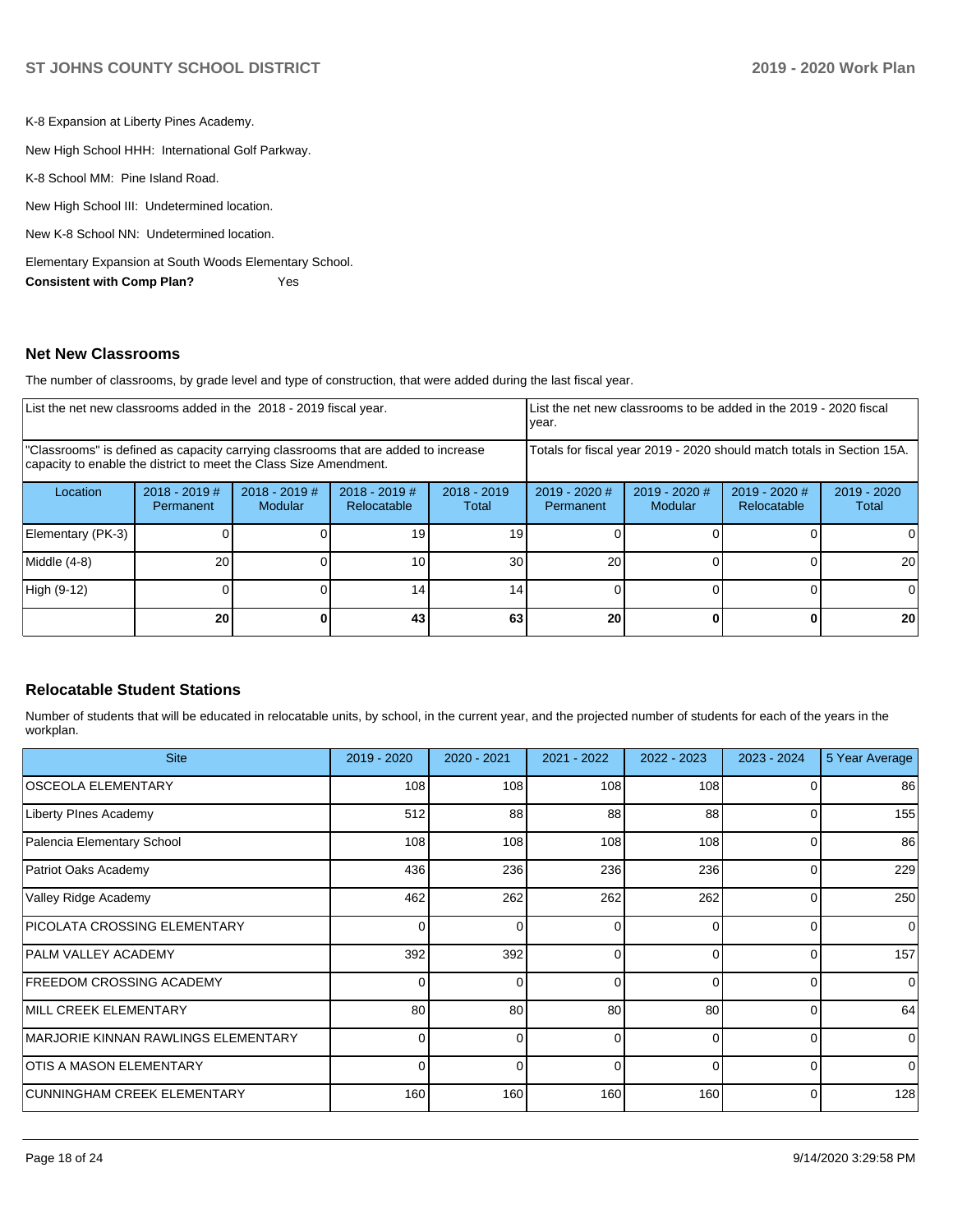| <b>GAMBLE ROGERS MIDDLE</b>                       | $\mathbf 0$ | $\mathbf 0$ | 0        | $\Omega$ | 0            | 0              |
|---------------------------------------------------|-------------|-------------|----------|----------|--------------|----------------|
| OCEAN PALMS ELEMENTARY                            | 198         | 198         | 198      | 198      | 0            | 158            |
| PEDRO MENENDEZ SENIOR HIGH                        | 50          | 50          | 50       | 50       | 0            | 40             |
| <b>BARTRAM TRAIL SENIOR HIGH</b>                  | 418         | 418         | 318      | 318      | 0            | 294            |
| <b>FRUIT COVE MIDDLE</b>                          | 286         | 286         | 286      | 286      | 0            | 229            |
| Creekside High School                             | 650         | 650         | 650      | 650      | 0            | 520            |
| Ponte Vedra High School                           | 100         | 100         | 100      | 100      | 0            | 80             |
| <b>DURBIN CREEK ELEMENTARY</b>                    | 108         | 108         | 108      | 108      | 0            | 86             |
| Wards Creek Elementary                            | 224         | 224         | 224      | 224      | 0            | 179            |
| Pacetti Bay Middle School                         | 528         | 528         | 528      | 528      | 0            | 422            |
| TIMBERLIN CREEK ELEMENTARY                        | 306         | 306         | 306      | 306      | 0            | 245            |
| SOUTH WOODS ELEMENTARY                            | 180         | 180         | 180      | 180      | 0            | 144            |
| HICKORY CREEK ELEMENTARY                          | 0           | 0           | 0        | $\Omega$ | 0            | $\Omega$       |
| <b>CROOKSHANK ELEMENTARY</b>                      | 185         | 185         | 185      | 185      | $\Omega$     | 148            |
| EVELYN HAMBLEN EDUCATION CENTER                   | 143         | 143         | 143      | 143      | 143          | 143            |
| <b>KETTERLINUS ELEMENTARY</b>                     | 0           | 0           | 0        | $\Omega$ | 0            | 0              |
| PONTE VEDRA-PALM VALLEY ELEMENTARY                | 54          | 54          | 54       | 54       | $\Omega$     | 43             |
| R B HUNT ELEMENTARY                               | 144         | 144         | 144      | 144      | 144          | 144            |
| <b>MURRAY MIDDLE</b>                              | 0           | 0           | $\Omega$ | $\Omega$ | $\Omega$     | $\Omega$       |
| SAINT AUGUSTINE SENIOR HIGH                       | 25          | 25          | 24       | 25       | 0            | 20             |
| <b>WEBSTER ELEMENTARY</b>                         | 36          | $\mathbf 0$ | $\Omega$ | $\Omega$ | $\Omega$     | $\overline{7}$ |
| FIRST COAST TECHNICAL INSTITUTE                   | 302         | 302         | 302      | 302      | 302          | 302            |
| JULINGTON CREEK ELEMENTARY                        | 144         | 144         | 144      | 144      | 0            | 115            |
| ALLEN D NEASE SENIOR HIGH                         | 675         | 675         | 0        | $\Omega$ | 0            | 270            |
| W DOUGLAS HARTLEY ELEMENTARY                      | 0           | 0           | 0        | 0        | 0            | 0              |
| SEBASTIAN MIDDLE                                  | 0           | $\pmb{0}$   | 0        | 0        | 0            | 0              |
| ALICE B LANDRUM MIDDLE                            | 238         | 238         | 238      | 238      | $\mathbf{O}$ | 190            |
| SWITZERLAND POINT MIDDLE                          | 172         | 172         | 172      | 172      | $\mathbf{O}$ | 138            |
| Totals for ST JOHNS COUNTY SCHOOL DISTRICT        |             |             |          |          |              |                |
| Total students in relocatables by year.           | 7,424       | 6,564       | 5,396    | 5,397    | 589          | 5,074          |
| Total number of COFTE students projected by year. | 42,096      | 43,633      | 45,109   | 46,302   | 47,561       | 44,940         |
| Percent in relocatables by year.                  | 18 %        | 15 %        | 12 %     | 12 %     | 1 %          | 11%            |

## **Leased Facilities Tracking**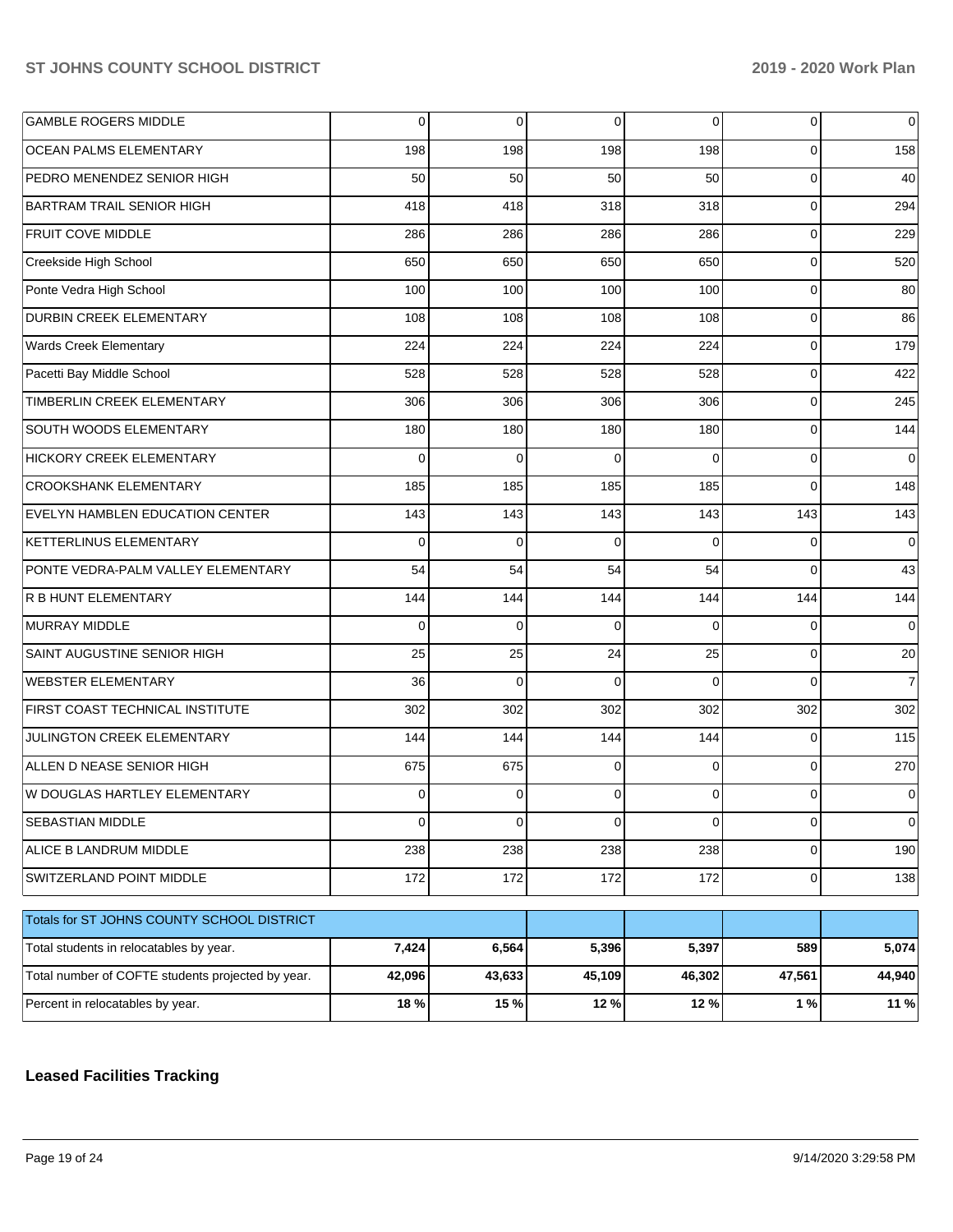Exising leased facilities and plans for the acquisition of leased facilities, including the number of classrooms and student stations, as reported in the educational plant survey, that are planned in that location at the end of the five year workplan.

| Location                                   | # of Leased<br>Classrooms 2019 -<br>2020 | <b>FISH Student</b><br><b>Stations</b> | Owner              | # of Leased<br>Classrooms 2023 -<br>2024 | <b>FISH Student</b><br><b>Stations</b> |
|--------------------------------------------|------------------------------------------|----------------------------------------|--------------------|------------------------------------------|----------------------------------------|
| MILL CREEK ELEMENTARY                      | $\Omega$                                 |                                        | 0 Leased           | $\Omega$                                 | 0                                      |
| CUNNINGHAM CREEK ELEMENTARY                | 8                                        |                                        | 160 Leased         | $\Omega$                                 | 0                                      |
| <b>OCEAN PALMS ELEMENTARY</b>              | 11                                       |                                        | 198 Leased         | $\Omega$                                 | 0                                      |
| <b>BARTRAM TRAIL SENIOR HIGH</b>           | 17                                       |                                        | 418 Leased         | $\Omega$                                 | 0                                      |
| <b>DURBIN CREEK ELEMENTARY</b>             | 6                                        |                                        | 108 Lease Purchase | $\Omega$                                 | 0                                      |
| TIMBERLIN CREEK ELEMENTARY                 | 17                                       |                                        | 306 Leased         | $\Omega$                                 | $\mathbf 0$                            |
| <b>CROOKSHANK ELEMENTARY</b>               | 10                                       |                                        | 185 Leased         | $\Omega$                                 | $\mathbf 0$                            |
| <b>EVELYN HAMBLEN EDUCATION CENTER</b>     | $\Omega$                                 |                                        | 0 Leased           | 6                                        | 93                                     |
| R B HUNT ELEMENTARY                        | $\Omega$                                 |                                        | 0 Leased           | 8                                        | 144                                    |
| <b>WEBSTER ELEMENTARY</b>                  | $\overline{2}$                           |                                        | 36 Leased          | $\Omega$                                 | 0                                      |
| JULINGTON CREEK ELEMENTARY                 | 8                                        |                                        | 144 Leased         | $\Omega$                                 | 0                                      |
| ALLEN D NEASE SENIOR HIGH                  | 27                                       |                                        | 675 Leased         | $\Omega$                                 | 0                                      |
| W DOUGLAS HARTLEY ELEMENTARY               | $\Omega$                                 |                                        | 0 Leased           | $\Omega$                                 | 0                                      |
| ALICE B LANDRUM MIDDLE                     | 11                                       |                                        | 238 Leased         | $\Omega$                                 | 0                                      |
| <b>OSCEOLA ELEMENTARY</b>                  | 6                                        |                                        | 108 Leased         | $\Omega$                                 | 0                                      |
| <b>KETTERLINUS ELEMENTARY</b>              | $\Omega$                                 | $\Omega$                               |                    | $\Omega$                                 | 0                                      |
| PONTE VEDRA-PALM VALLEY ELEMENTARY         | 3                                        |                                        | 54 Leased          | $\Omega$                                 | 0                                      |
| <b>IMURRAY MIDDLE</b>                      | $\Omega$                                 | $\Omega$                               |                    | $\Omega$                                 | $\mathbf 0$                            |
| SAINT AUGUSTINE SENIOR HIGH                | $\Omega$                                 |                                        | 0 Leased           | 1                                        | 25                                     |
| FIRST COAST TECHNICAL INSTITUTE            | 8                                        |                                        | 198 Leased         | 8                                        | 198                                    |
| <b>SEBASTIAN MIDDLE</b>                    | $\Omega$                                 | 0                                      |                    | $\Omega$                                 | $\mathbf 0$                            |
| <b>MARJORIE KINNAN RAWLINGS ELEMENTARY</b> | $\Omega$                                 | $\Omega$                               |                    | $\Omega$                                 | 0                                      |
| <b>OTIS A MASON ELEMENTARY</b>             | 0                                        | 0                                      |                    | 0                                        | 0                                      |
| GAMBLE ROGERS MIDDLE                       | $\mathbf 0$                              | $\Omega$                               |                    | 0                                        | 0                                      |
| PEDRO MENENDEZ SENIOR HIGH                 | $\overline{2}$                           |                                        | 50 Leased          | 0                                        | $\overline{0}$                         |
| SOUTH WOODS ELEMENTARY                     | 10                                       |                                        | 180 Leased         | 0                                        | $\overline{0}$                         |
| HICKORY CREEK ELEMENTARY                   | 0                                        |                                        | 0 Leased           | 0                                        | $\overline{0}$                         |
| Wards Creek Elementary                     | 12                                       |                                        | 224 Leased         | 0                                        | $\overline{0}$                         |
| Creekside High School                      | 26                                       |                                        | 650 Leased         | 0                                        | $\overline{0}$                         |
| Ponte Vedra High School                    | 0                                        | $\Omega$                               |                    | 0                                        | $\overline{0}$                         |
| Liberty PInes Academy                      | 26                                       |                                        | 512 Leased         | 0                                        | $\overline{0}$                         |
| FRUIT COVE MIDDLE                          | 13                                       |                                        | 286 Leased         | 0                                        | 0                                      |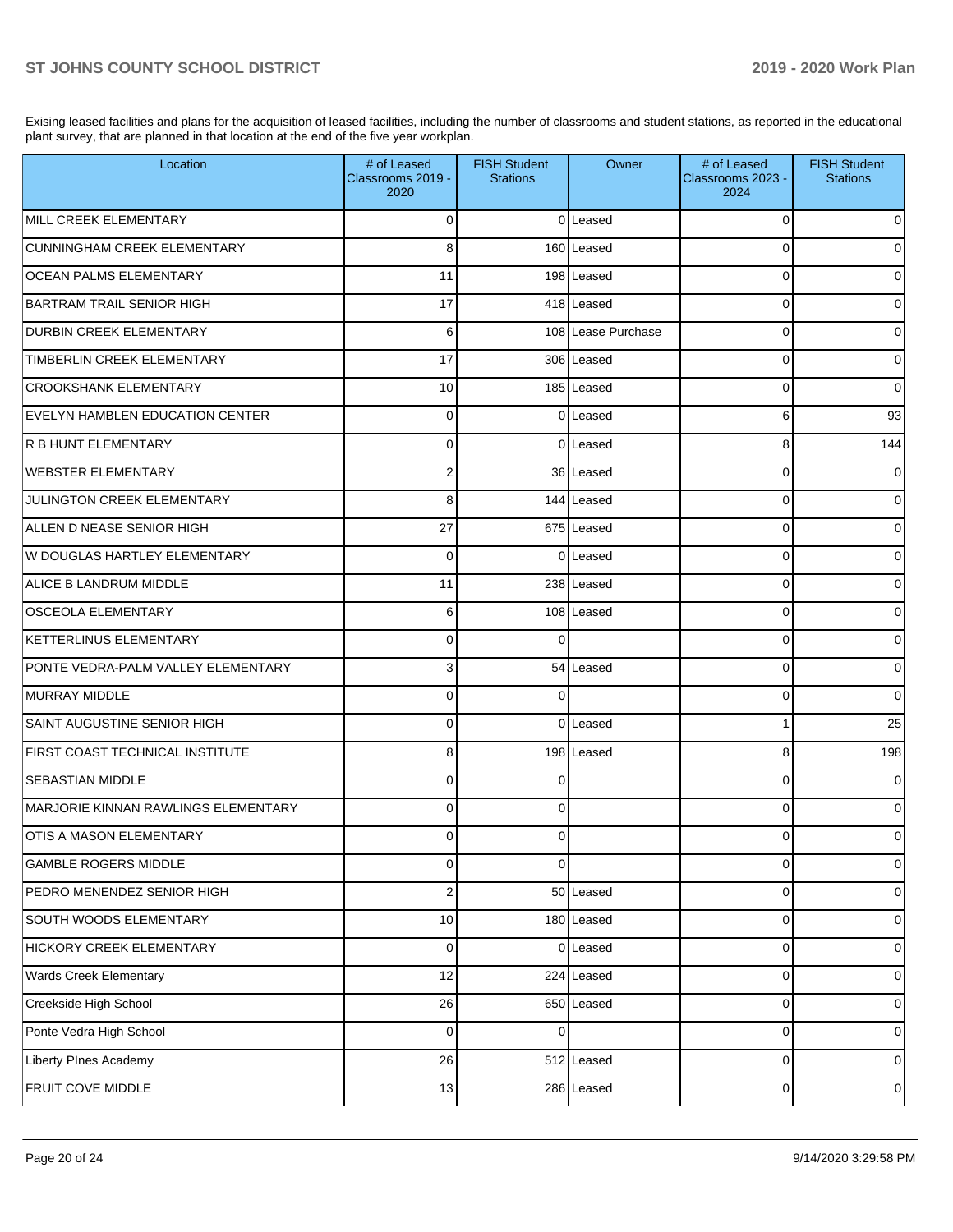| Palencia Elementary School          |     |       |            |    | $\Omega$ |
|-------------------------------------|-----|-------|------------|----|----------|
| Patriot Oaks Academy                |     |       |            |    |          |
| Valley Ridge Academy                |     |       |            |    |          |
| <b>PICOLATA CROSSING ELEMENTARY</b> |     |       |            |    |          |
| SWITZERLAND POINT MIDDLE            |     |       |            |    |          |
| Pacetti Bay Middle School           |     |       |            |    | O        |
| <b>PALM VALLEY ACADEMY</b>          | 18  |       | 392 Leased |    |          |
| <b>FREEDOM CROSSING ACADEMY</b>     |     |       |            |    |          |
|                                     | 241 | 5,122 |            | 23 | 460      |

#### **Failed Standard Relocatable Tracking**

Relocatable units currently reported by school, from FISH, and the number of relocatable units identified as 'Failed Standards'.

Nothing reported for this section.

# **Planning**

#### **Class Size Reduction Planning**

**Plans approved by the school board that reduce the need for permanent student stations such as acceptable school capacity levels, redistricting, busing, year-round schools, charter schools, magnet schools, public-private partnerships, multitrack scheduling, grade level organization, block scheduling, or other alternatives.**

The St. Johns County School District currently utilizes blended scheduling and co-teaching classrooms, along with class size averaging for Schools of Excellence, as appropriate.

#### **School Closure Planning**

**Plans for the closure of any school, including plans for disposition of the facility or usage of facility space, and anticipated revenues.** 

None.

# **Long Range Planning**

#### **Ten-Year Maintenance**

District projects and locations regarding the projected need for major renovation, repair, and maintenance projects within the district in years 6-10 beyond the projects plans detailed in the five years covered by the work plan.

Nothing reported for this section.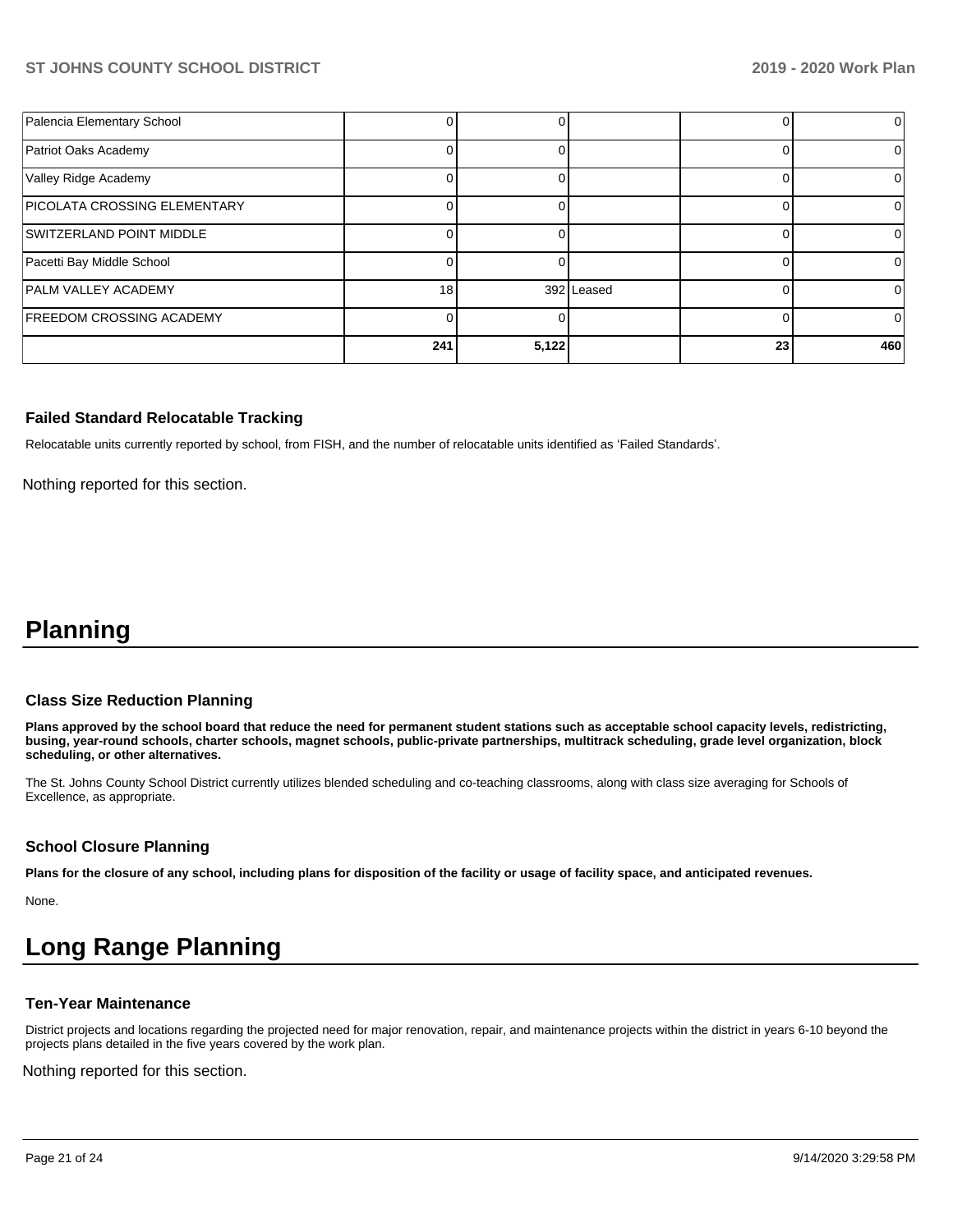#### **Ten-Year Capacity**

Schedule of capital outlay projects projected to ensure the availability of satisfactory student stations for the projected student enrollment in K-12 programs for the future 5 years beyond the 5-year district facilities work program.

Nothing reported for this section.

### **Ten-Year Planned Utilization**

Schedule of planned capital outlay projects identifying the standard grade groupings, capacities, and planned utilization rates of future educational facilities of the district for both permanent and relocatable facilities.

| <b>Grade Level Projections</b>   | <b>FISH</b><br><b>Student</b><br><b>Stations</b> | Actual 2018 -<br><b>2019 FISH</b><br>Capacity | Actual<br>$2018 -$<br>2019<br><b>COFTE</b> | Actual 2018 - 2019<br><b>Utilization</b> | Actual 2019 - 2020 / 2028 - 2029 new<br>Student Capacity to be added/removed | Projected 2028<br>2029 COFTE | Projected 2028 -<br>2029 Utilization |
|----------------------------------|--------------------------------------------------|-----------------------------------------------|--------------------------------------------|------------------------------------------|------------------------------------------------------------------------------|------------------------------|--------------------------------------|
| Elementary - District<br>lTotals | 17,762                                           | 17,762                                        | 13,653.09                                  | 76.87 %                                  |                                                                              |                              | 0.00 %                               |
| Middle - District Totals         | 13.953                                           | 12.554                                        | 12,111.83                                  | 96.48 %                                  |                                                                              |                              | 0.00 %                               |
| High - District Totals           | 12.973                                           | 12,320                                        | 11.770.84                                  | 95.54 %                                  |                                                                              |                              | 0.00 %                               |
| Other - ESE, etc                 | 5.490                                            | 2.154                                         | 2.766.84                                   | 128.46 %                                 |                                                                              |                              | 0.00 %                               |
|                                  | 50,178                                           | 44,790                                        | 40.302.60                                  | 89.98 %                                  |                                                                              |                              | 0.00 %                               |

**Combination schools are included with the middle schools for student stations, capacity, COFTE and utilization purposes because these facilities all have a 90% utilization factor. Use this space to explain or define the grade groupings for combination schools.** 

No comments to report.

### **Ten-Year Infrastructure Planning**

Nothing reported for this section.